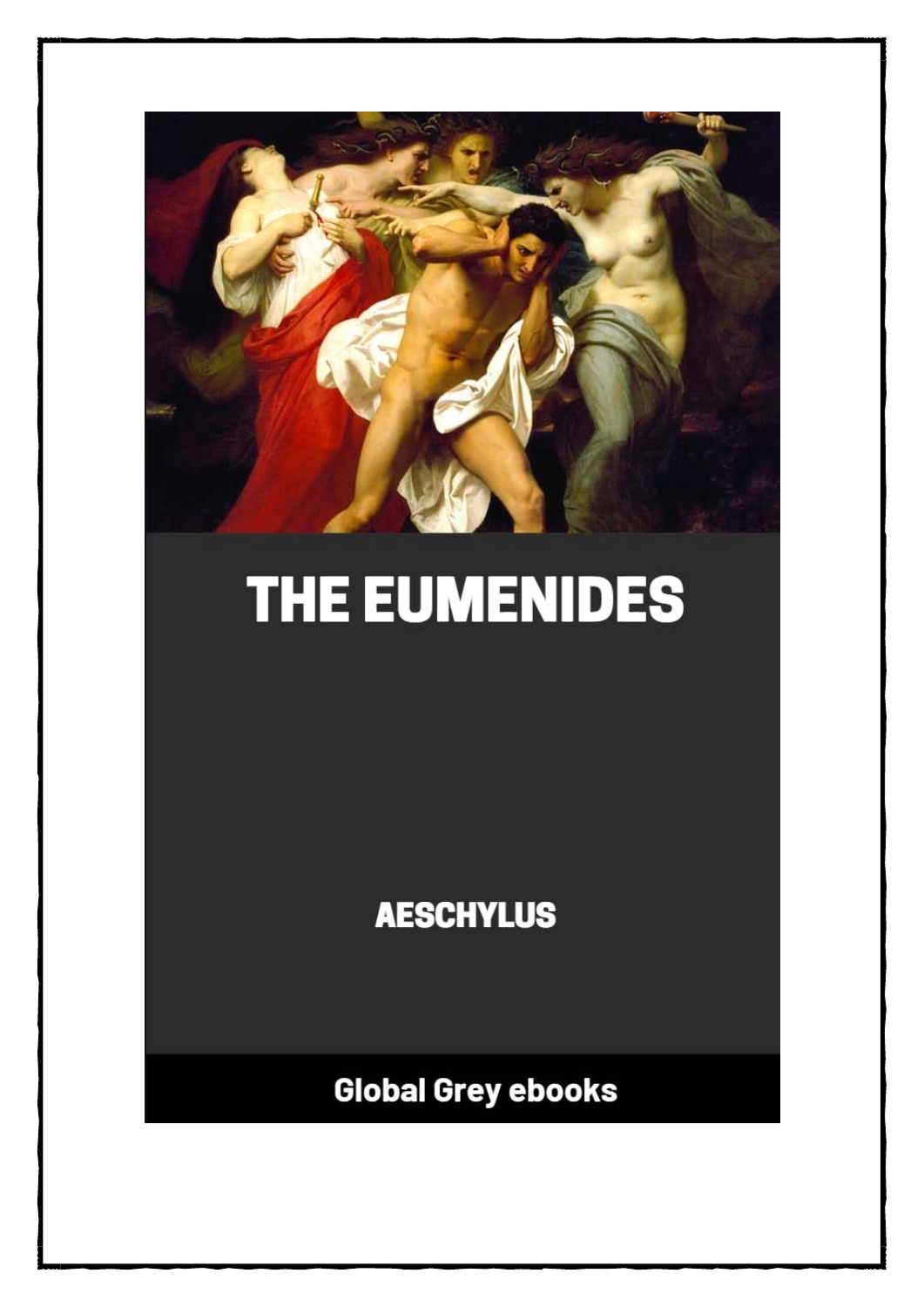## **THE EUMENIDES**

### **BY AESCHYLUS**

**TRANSLATED BY E. D. A. MORSHEAD**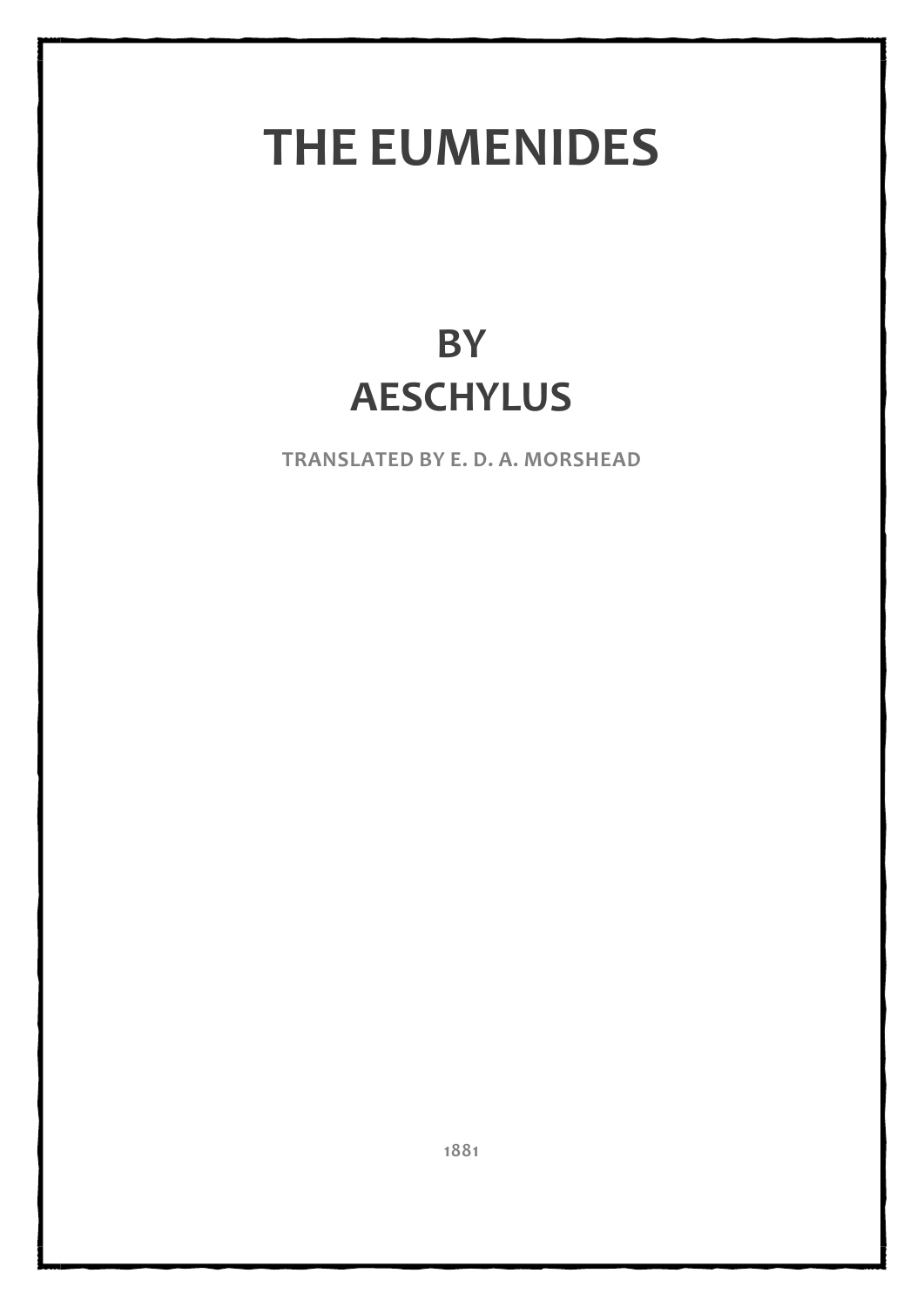*The Eumenides By Aeschylus.*

*This edition was created and published by Global Grey*

*©GlobalGrey 2020*

*Get more free ebooks at*



*[globalgreyebooks.com](https://www.globalgreyebooks.com/index.html)*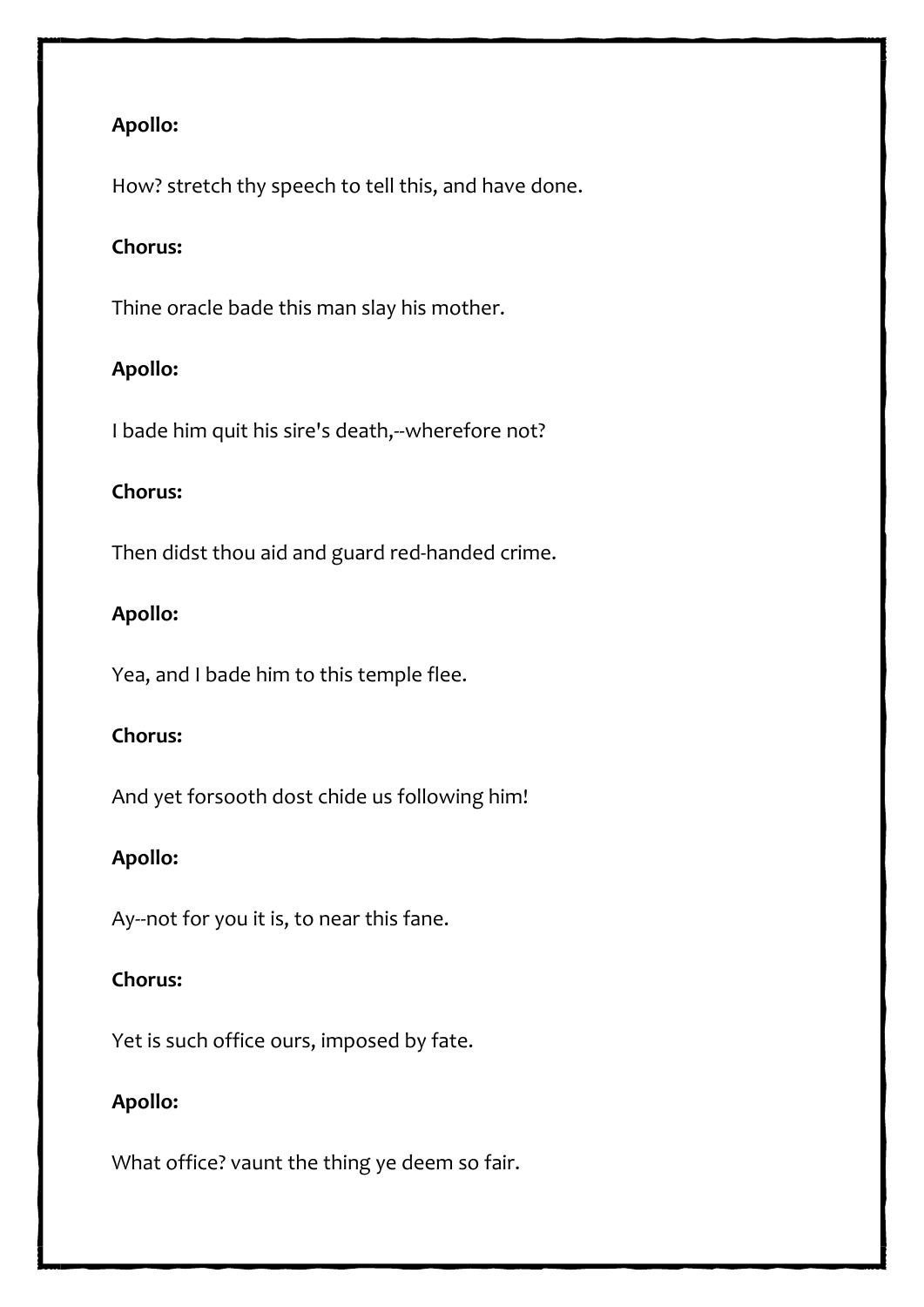#### **Chorus:**

From home to home we chase the matricide.

#### **Apollo:**

What? to avenge a wife who slays her lord?

#### **Chorus:**

That is not blood outpoured by kindred hands.

#### **Apollo:**

How darkly ye dishonour and annul The troth to which the high accomplishers, Hera and Zeus, do honour. Yea, and thus Is Aphrodite to dishonour cast, The queen of rapture unto mortal men. Know, that above the marriage-bed ordained For man and woman standeth Right as guard, Enhancing sanctity of troth-plight sworn; Therefore, if thou art placable to those Who have their consort slain, nor will'st to turn On them the eye of wrath, unjust art thou In hounding to his doom the man who slew His mother. Lo, I know thee full of wrath Against one deed, but all too placable Unto the other, minishing the crime. But in this cause shall Pallas guard the right.

#### **Chorus:**

Deem not my quest shall ever quit that man.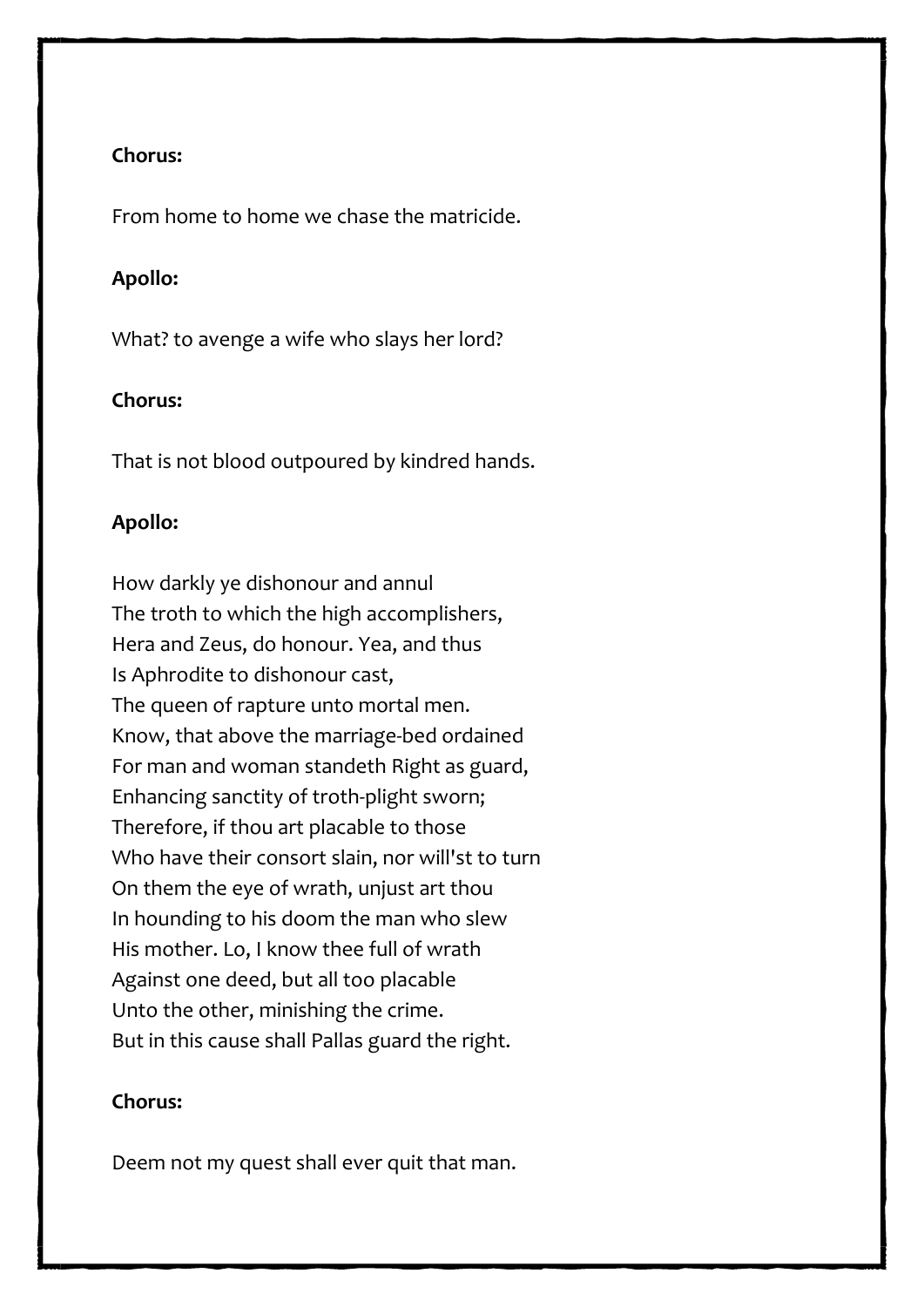#### **Apollo:**

Follow then, make thee double toil in vain!

#### **Chorus:**

Think not by speech mine office to curtail.

#### **Apollo:**

None hast thou, that I would accept of thee!

#### **Chorus:**

Yea, high thine honour by the throne of Zeus: But I, drawn on by scent of mother's blood, Seek vengeance on this man and hound him down.

#### **Apollo:**

But I will stand beside him; 'tis for me To guard my suppliant: gods and men alike Do dread the curse of such an one betrayed, And in me Fear and Will say "Leave him not".

#### *Exeunt omnes*

*The scene changes to Athens. In the foreground, the Temple of Athena on the Acropolis; her statue stands in the centre; Orestes is seen dinging to it.*

#### **Orestes:**

Look on me, queen Athena; lo, I come By Loxias' behest; thou of thy grace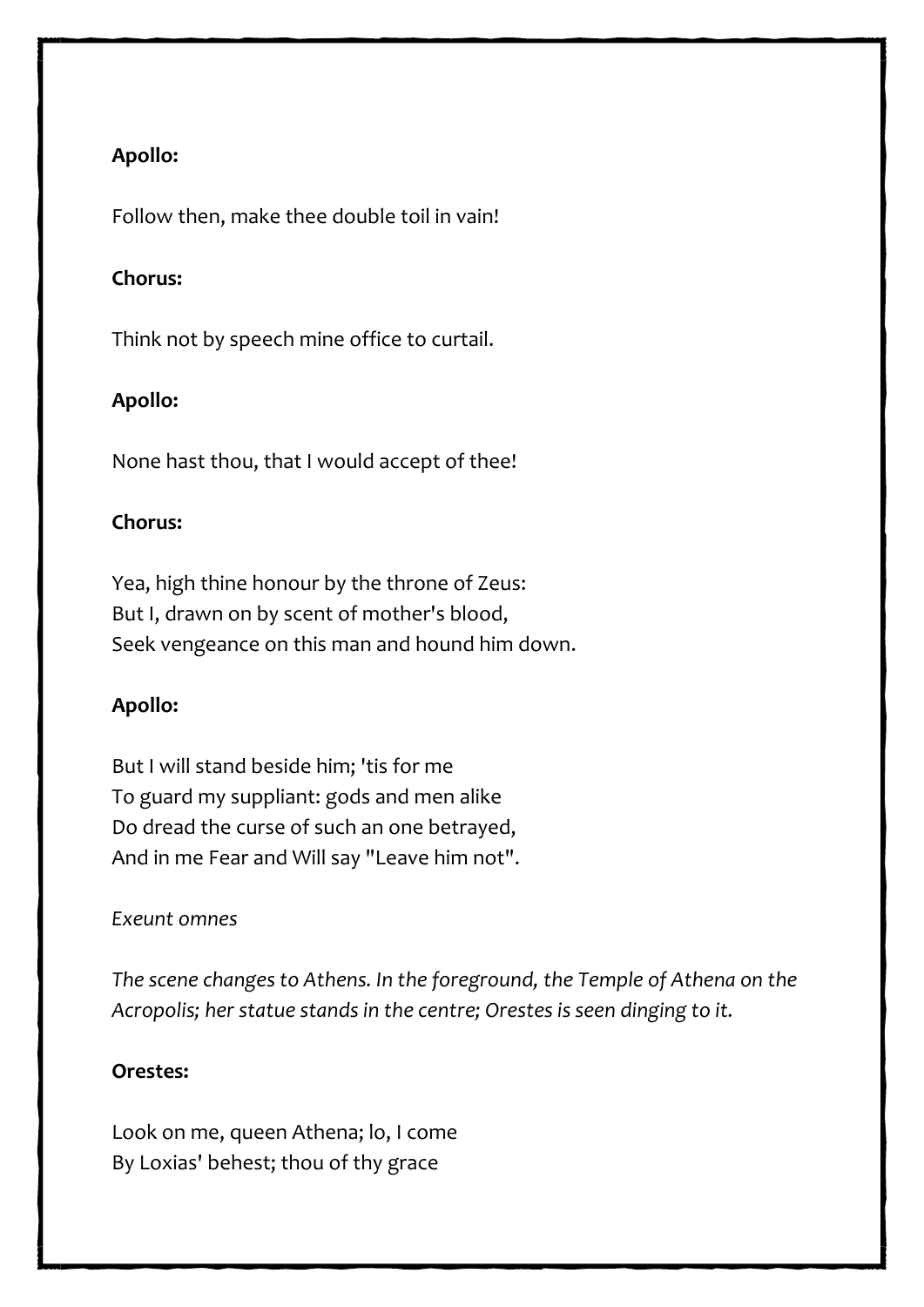Receive me, driven of avenging powers-- Not now a red-hand slayer unannealed, But with guilt fading, half-effaced, outworn On many homes and paths of mortal men. For to the limit of each land, each sea, I roamed, obedient to Apollo's hest, And come at last, O Goddess, to thy fane, And clinging to thine image, bide my doom.

*Enter the Chorus of Furies, questing like hounds.*

#### **Chorus:**

Ho! clear is here the trace of him we seek: Follow the track of blood, the silent sign! Like to some hound that hunts a wounded fawn, We snuff along the scent of dripping gore, And inwardly we pant, for many a day Toiling in chase that shall fordo the man; For o'er and o'er the wide land have I ranged, And o'er the wide sea, flying without wings, Swift as a sail I pressed upon his track, Who now hard by is crouching, well I wot, For scent of mortal blood allures me here. Follow,seek him--roundand round Scent and snuff and scan the ground, Lest unharmed he slip away, He who did his mother slay! Hist--he is there!See him his arms entwine Around the image of the maid divine-- Thus aided, for the deed he wrought Unto the judgment wills he to be brought.

It may not be! a mother's blood, poured forth Upon the stainèd earth,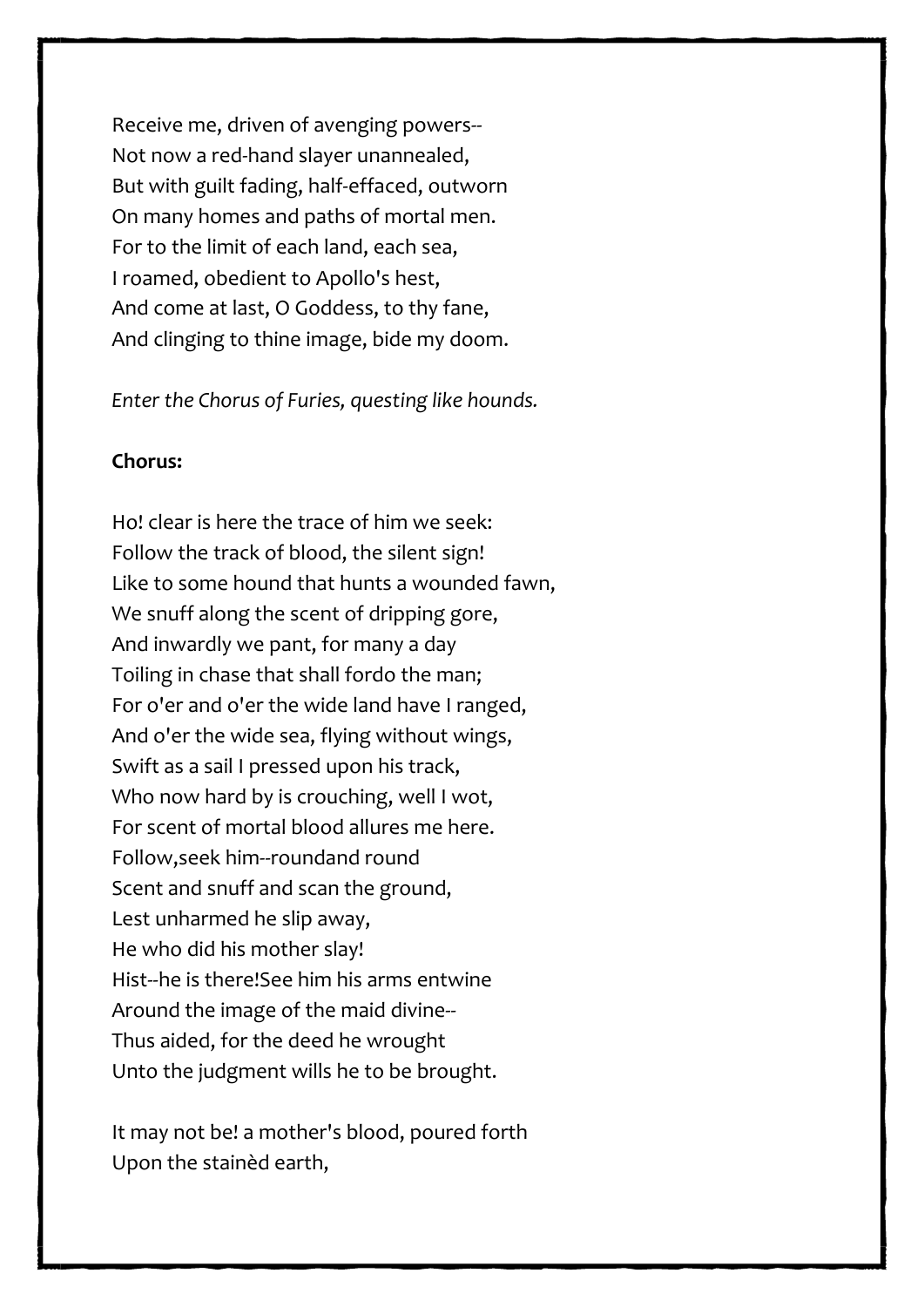None gathers up: it lies--bear witness, Hell!-- For aye indelible! And thou who sheddest it shalt give thine own That shedding to atone! Yea, from thy living limbs I suck it out, Red, clotted, gout by gout,-- A draught abhorred of men and gods; but I Will drain it, suck thee dry; Yea, I will waste thee living, nerve and vein; Yea, for thy mother slain, Will drag thee downward, there where thou shalt dree The weird of agony! And thou and whatsoe'er of men hath sinned-- Hath wronged or God, or friend, Or parent,--learn ye how to all and each The arm of doom can reach! Sternly requiteth, in the world beneath, The judgment-seat of Death; Yea, Death, beholding every man's endeavour Recordeth it for ever.

#### **Orestes:**

I, schooled in many miseries, have learnt How many refuges of cleansing shrines There be; I know when law alloweth speech And when imposeth silence. Lo, I stand Fixed now to speak, for he whose word is wise Commands the same. Look, how the stain of blood Is dull upon mine hand and wastes away, And laved and lost therewith is the deep curse Of matricide; for while the guilt was new, 'Twas banished from me at Apollo's hearth, Atoned and purified by death of swine. Long were my word if I should sum the tale,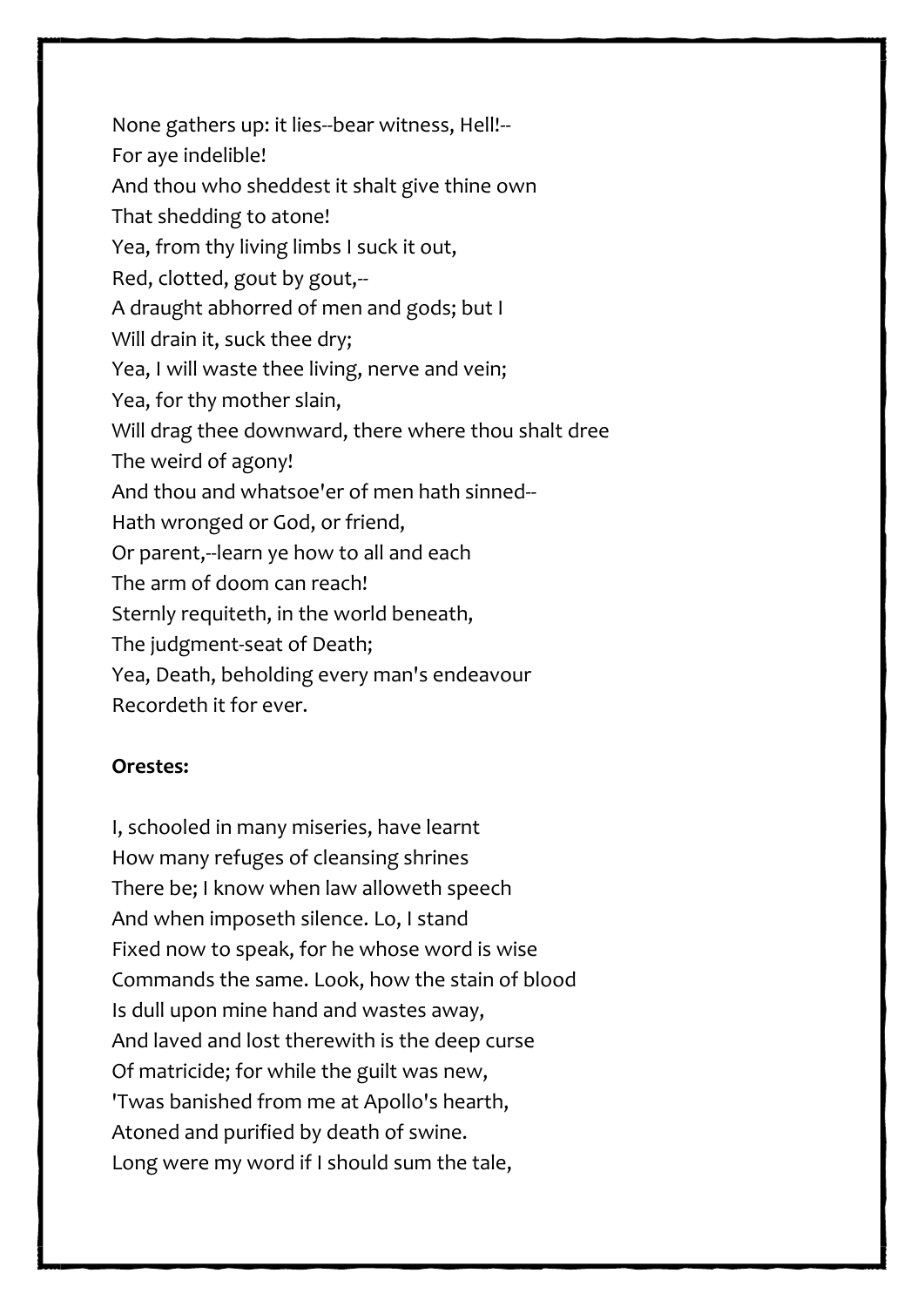How oft since then among my fellow-men I stood and brought no curse. Time cleanses all-- Time, the coeval of all things that are. Now from pure lips, in words of omen fair, I call Athena, lady of this land, To come, my champion: so, in aftertime, She shall not fail of love and service deal, Not won by war, from me and from my land And all the folk of Argos, vowed to her.

Now, be she far away in Libyan land Where flows from Triton's lake her natal wave,-- Stand she with planted feet, or in some hour Of rest conceal them, champion of her friends Where'er she be,--or whether o'er the plain Phlegraean she look forth, as warrior bold-- I cry to her to come, where'er she be, (And she, as goddess, from afar can hear,) And aid and free me, set among my foes.

#### **Chorus:**

Thee not Apollo nor Athena's strength Can save from perishing, a castaway Amid the Lost, where no delight shall meet Thy soul--a bloodless prey of nether powers, A shadow among shadows. Answerest thou Nothing? dost cast away my words with scorn, Thou, prey prepared and dedicate to me? Not as a victim slain upon the shrine, But living shalt thou see thy flesh my food. Hear now the binding chant that makes thee mine.

Weave the weird dance,--behold the hour To utter forth the chant of hell,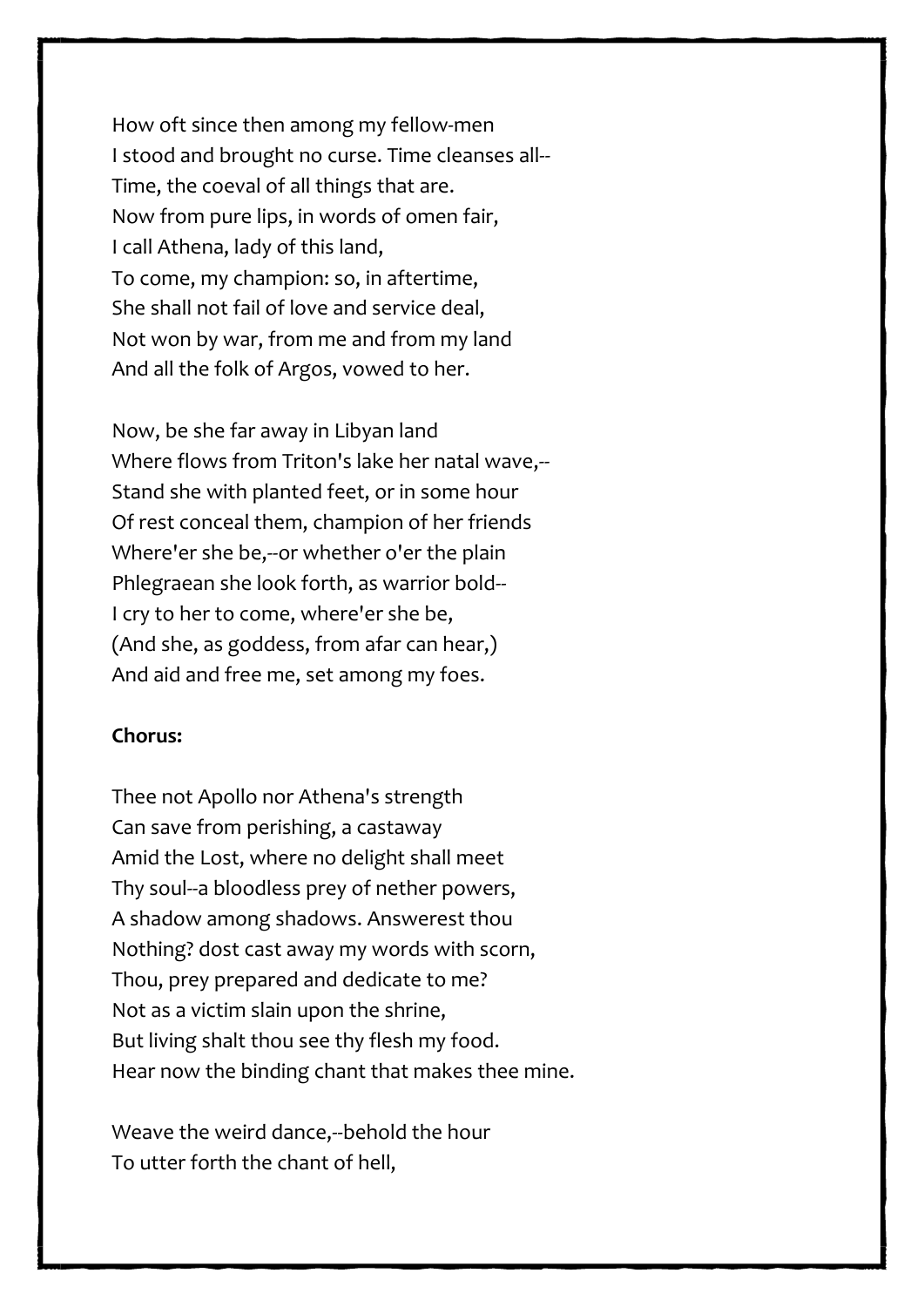Our sway among mankind to tell, The guidance of our power. Of Justice are we ministers, And whosoe'er of men may stand Lifting a pure unsullied hand, That man no doom of ours incurs, And walks thro' all his mortal path Untouched by woe, unharmed by wrath. But if, as yonder man, he hath Blood on the hands he strives to hide, We stand avengers at his side, Decreeing, "Thou hast wronged the dead: We are doom's witnesses to thee". The price of blood, his hands have shed, We wring from him; in life, in death, Hard at his side are we!

Night, Mother Night, who brought me forth, a torment To living men and dead, Hear me, O hear! by Leto's stripling son I am dishonourèd: He hath ta'en from me him who cowers in refuge, To me made consecrate,-- A rightful victim, him who slew his mother. Given o'er to me and fate.

Hear the hymn of hell, O'er the victim sounding,-- Chant of frenzy, chant of ill, Sense and will confounding! Round the soul entwining Without lute or lyre-- Soul in madness pining, Wasting as with fire!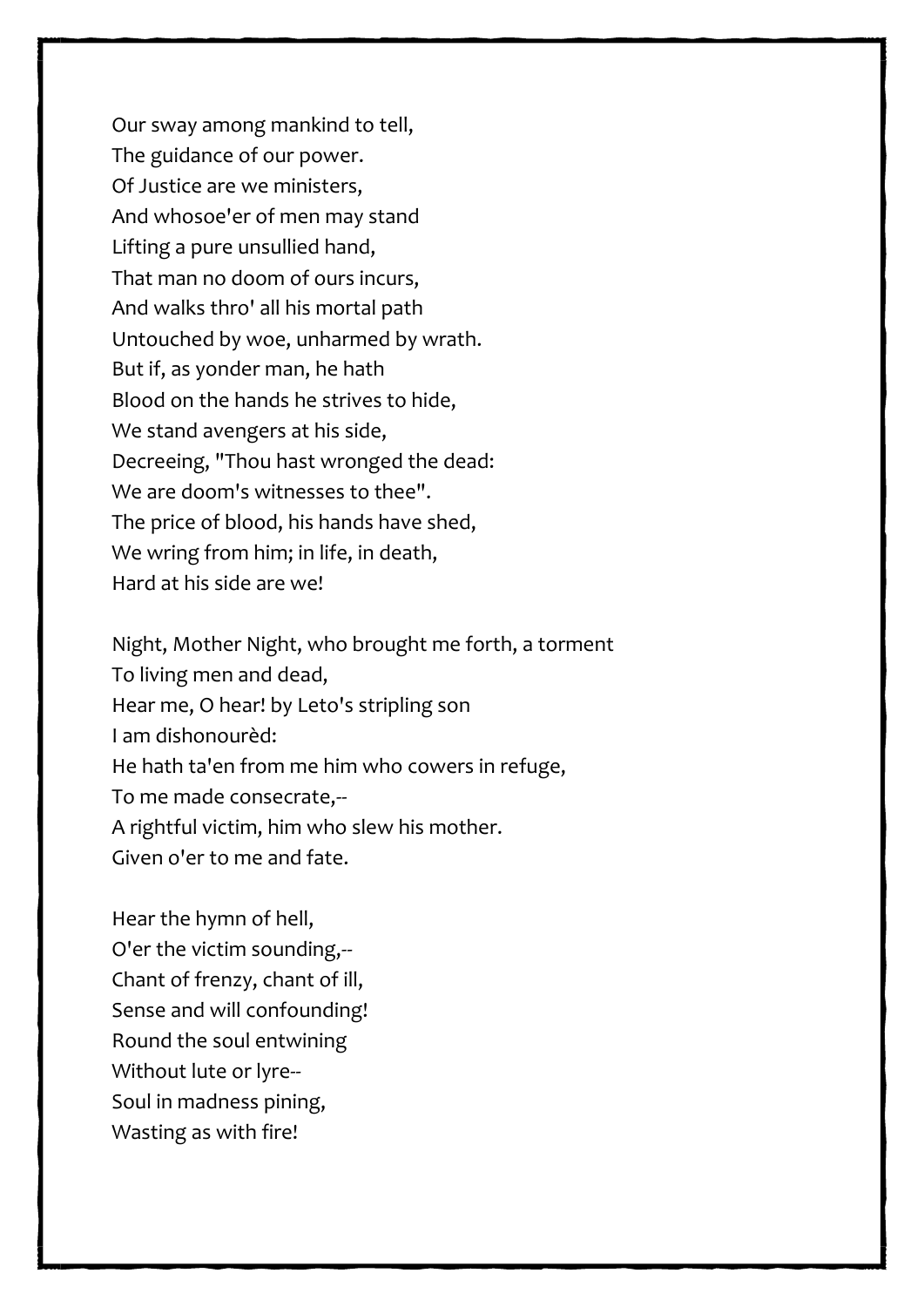Fate, all-pervading Fate, this service spun, commanding That I should bide therein: Whosoe'er of mortals, made perverse and lawless, Is stained with blood of kin, By his side are we, and hunt him ever onward, Till to the Silent Land, The realm of death, he cometh; neither yonder In freedom shall he stand.

Hear the hymn of hell, O'er the victim sounding,-- Chant of frenzy, chant of ill, Sense and will confounding! Round the soul entwining Without lute or lyre-- Soul in madness pining, Wasting as with fire!

When from womb of Night we sprang, on us this labour Was laid and shall abide. Gods immortal are ye, yet beware ye touch not That which is our pride! None may come beside us gathered round the blood feast-- For us no garments white Gleam on a festal day; for us a darker fate is, Another darker rite. That is mine hour when falls an ancient line-- When in the household's heart The god of blood doth slay by kindred hands,-- Then do we bear our part: On him who slays we sweep with chasing cry: Though he be triply strong, We wear and waste him; blood atones for blood, New pain for ancient wrong.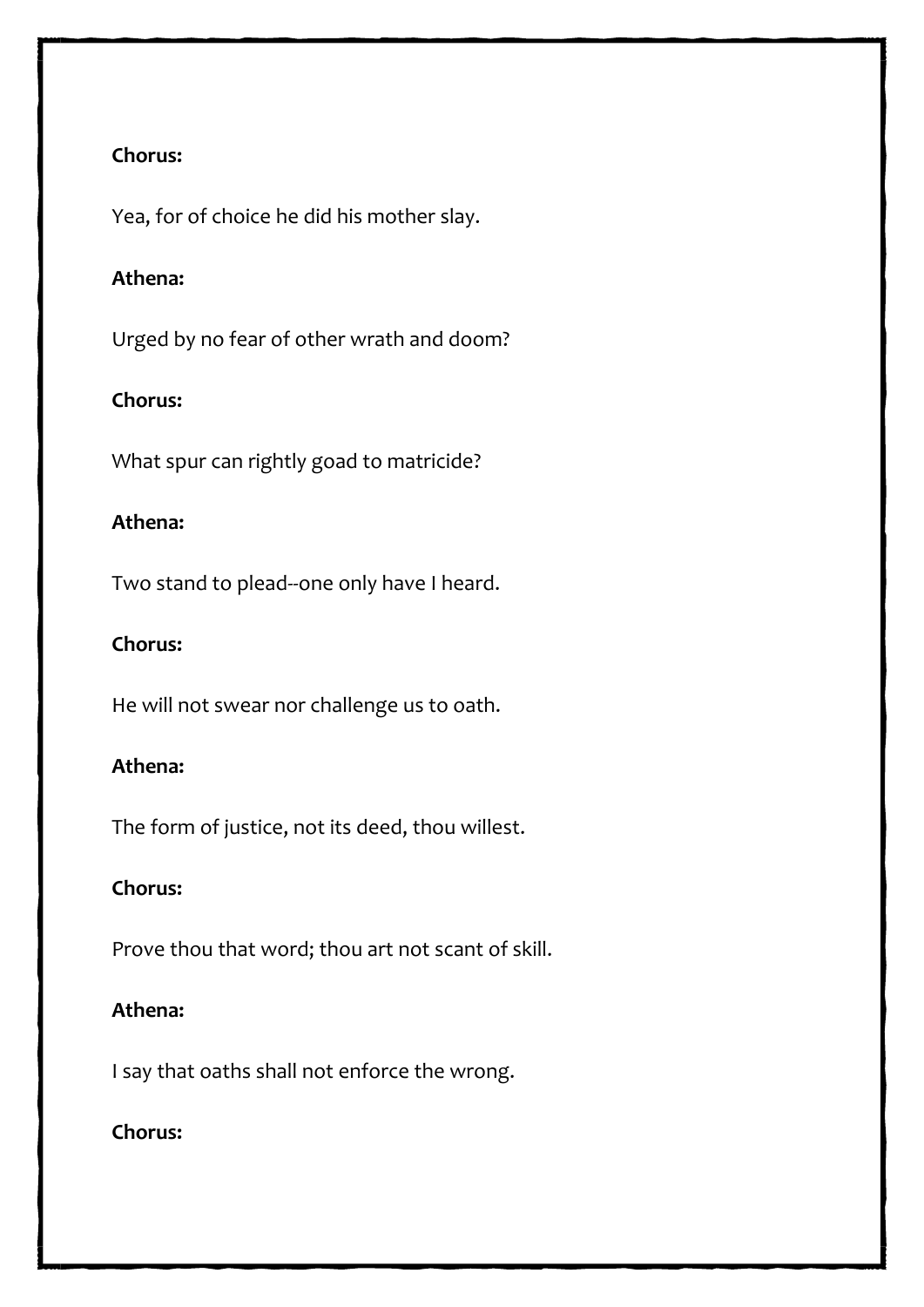Then test the cause, judge and award the right.

#### **Athena:**

Will ye to me then this decision trust?

#### **Chorus:**

Yea, reverencing true child of worthy sire.

#### **Athena:** (*to Orestes*)

O man unknown, make thou thy plea in turn Speak forth thy land, thy lineage, and thy woes; Then, if thou canst, avert this bitter blame-- If, as I deem, in confidence of right Thou sittest hard beside my holy place, Clasping this statue, as Ixion sat, A sacred suppliant for Zeus to cleanse,-- To all this answer me in words made plain.

#### **Orestes:**

O queen Athena, first from thy last words Will I a great solicitude remove. Not one blood-guilty am I; no foul stain Clings to thine image from my clinging hand; Whereof one potent proof I have to tell. Lo, the law stands--"The slayer shall not plead, Till by the hand of him who cleanses blood A suckling creature's blood besprinkle him". Long since have I this expiation done-- In many a home, slain beasts and running streams Have cleansed me. Thus I speak away that fear. Next, of my lineage quickly thou shalt learn: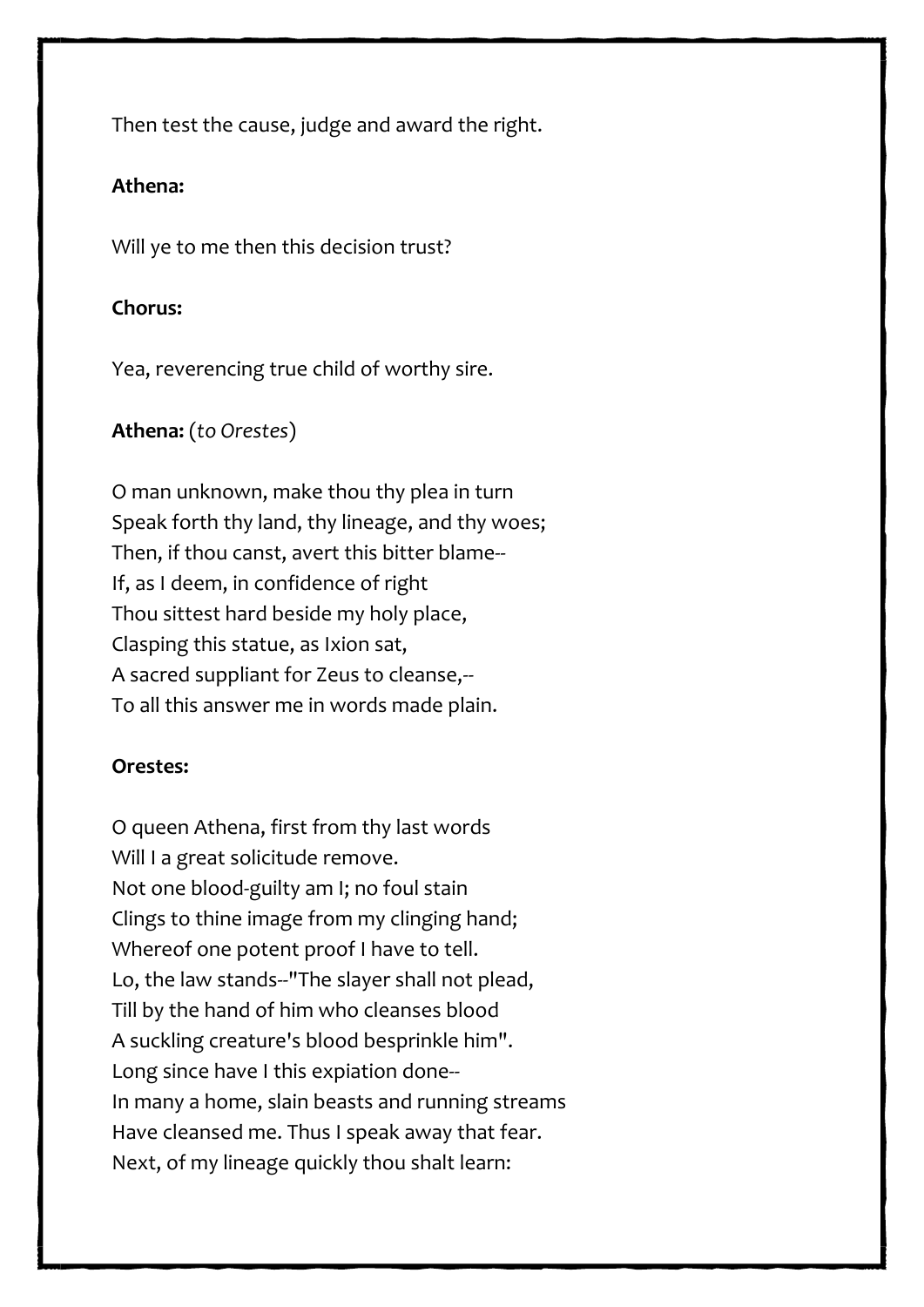An Argive am I, and right well thou know'st My sire, that Agamemnon who arrayed The fleet and them that went therein to war-- That chief with whom thy hand combined to crush To an uncitied heap what once was Troy; That Agamemnon, when he homeward came, Was brought unto no honourable death, Slain by the dark-souled wife who brought me forth To him,--enwound and slain in wily nets, Blazoned with blood that in the laver ran. And I, returning from an exiled youth, Slew her, my mother--lo, it stands avowed! With blood for blood avenging my loved sire; And in this deed doth Loxias bear part, Decreeing agonies, to goad my will, Unless by me the guilty found their doom. Do thou decide if right or wrong were done-- Thy dooming, whatsoe'er it be, contents me.

#### **Athena:**

Too mighty is this matter, whatsoe'er Of mortals claims to judge hereof aright. Yea, me, even me, eternal Right forbids To judge the issues of blood-guilt, and wrath That follows swift behind. This too gives pause, That thou as one with all due rites performed Dost come, unsinning, pure, unto my shrine. Whate'er thou art, in this my city's name, As uncondemned, I take thee to my side,-- Yet have these foes of thine such dues by fate, I may not banish them: and if they fail, O'erthrown in judgment of the cause, forthwith Their anger's poison shall infect the land-- A dropping plague-spot of eternal ill.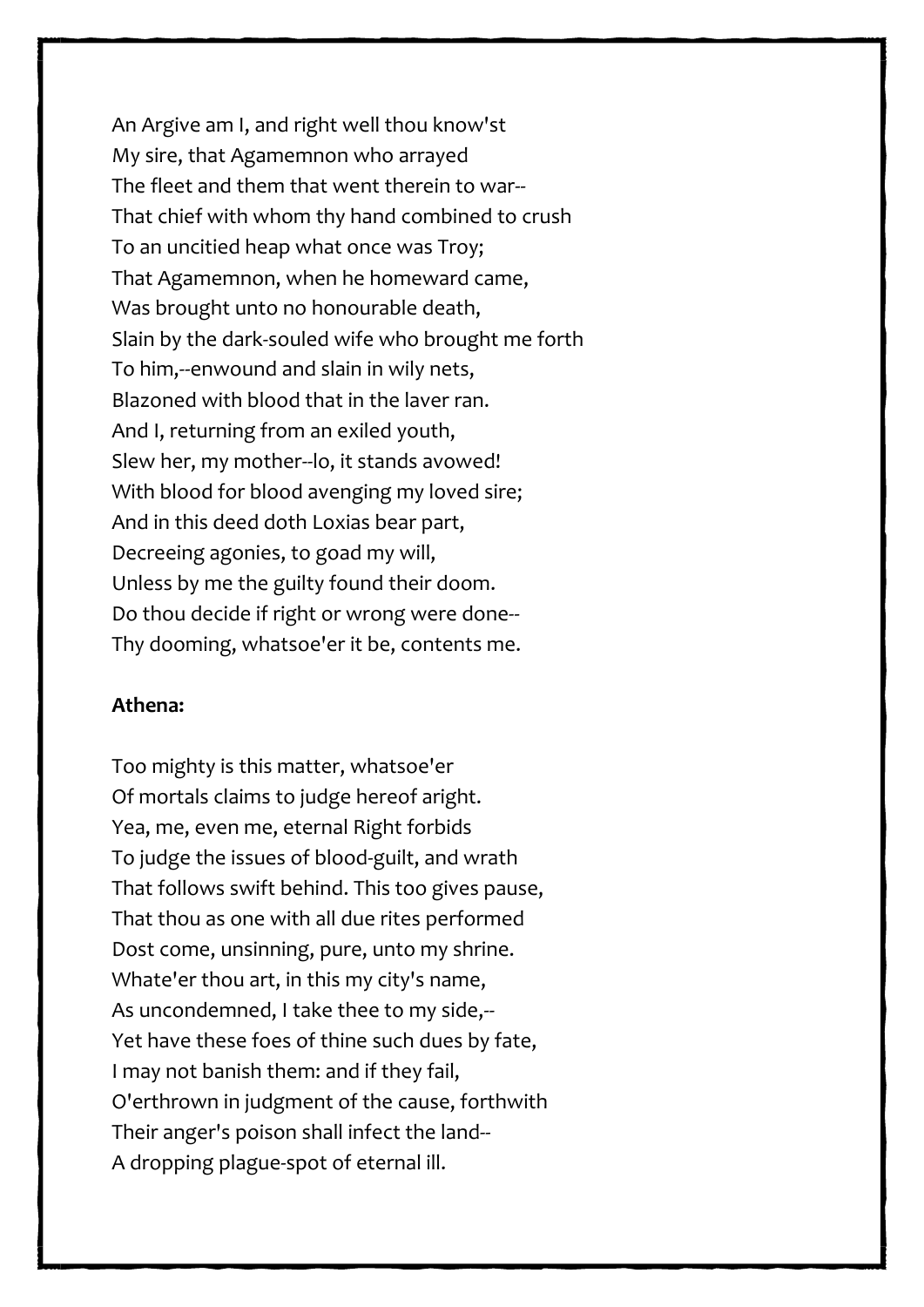Thus stand we with a woe on either hand: Stay they, or go at my commandment forth, Perplexity or pain must needs befall. Yet, as on me Fate hath imposed the cause, I choose unto me judges that shall be An ordinance for ever, set to rule The dues of blood-guilt, upon oath declared. But ye, call forth your witness and your proof, Words strong for justice, fortified by oath; And I, whoe'er are truest in my town, Them will I chose and bring, and straitly charge, "Look on this cause, discriminating well, And pledge your oath to utter nought of wrong.

*Exit Athena.*

#### **Chorus:**

Now are they all undone, the ancient laws, If here the slayer's cause Prevail; new wrong for ancient right shall be If matricide go free. Henceforth a deed like his by all shall stand, Too ready to the hand: Too oft shall parents in the aftertime Rue and lament this crime,-- Taught, not in false imagining, to feel Their children's thrusting steel: No more the wrath, that erst on murder fell

From us, the queens of Hell. Shall fall, no more our watching gaze impend-- Death shall smite unrestrained.

Henceforth shall one unto another cry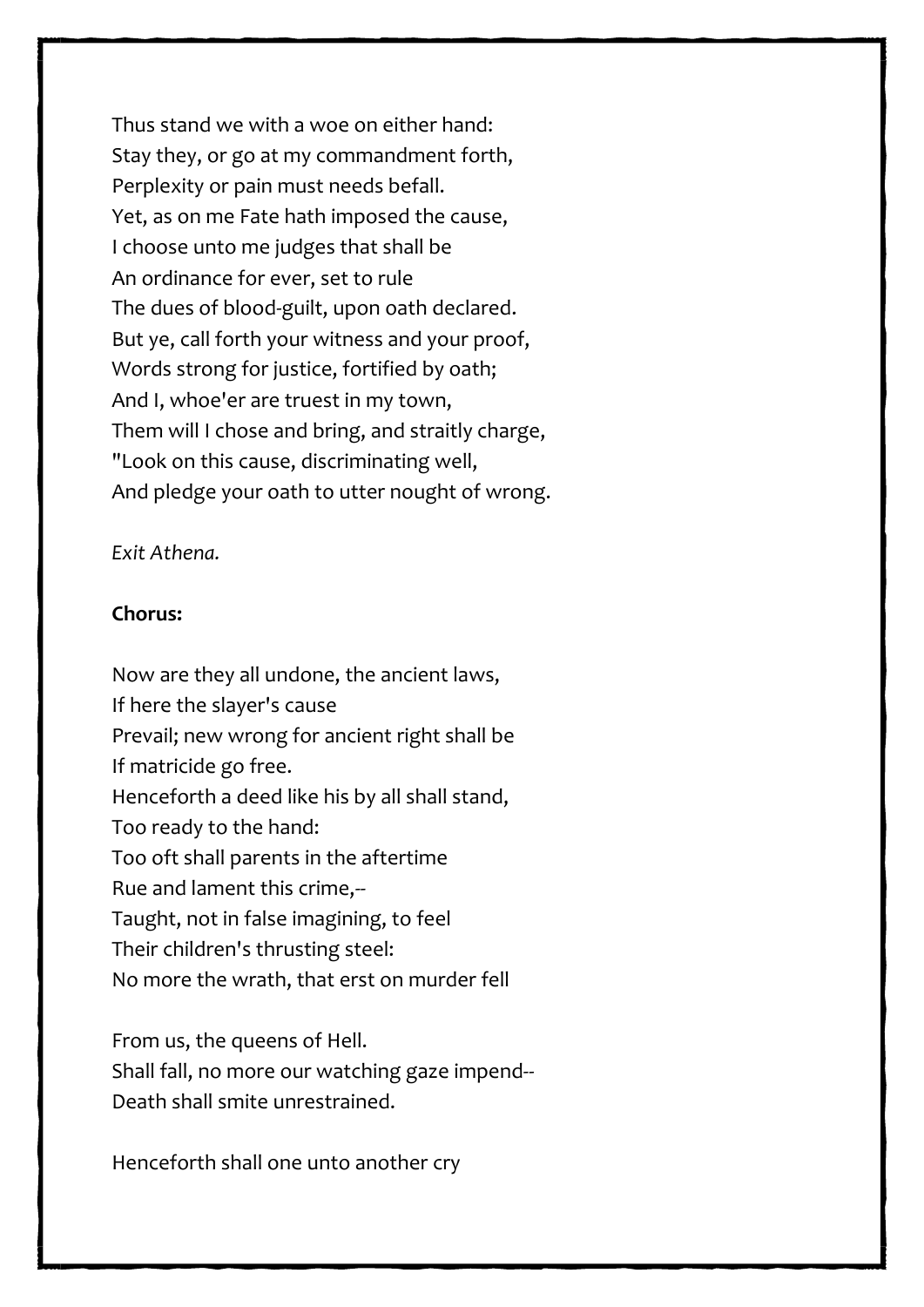"Lo, they are stricken, lo, they fall and die Around me!" and that other answers him, "O thou that lookest that thy woes should cease, Behold, with dark increase They throng and press upon thee; yea, and dim Is all the cure, and every comfort vain!"

Let none henceforth cry out, when falls the blow Of sudden-smiting woe, Cry out in sad reiterated strain "O Justice, aid! aid, O ye thrones of Hell!" So though a father or a mother wail New-smitten by a son, it shall no more avail, Since, overthrown by wrong, the fane of Justice fell!

Know, that a throne there is that may not pass away, And one that sitteth on it--even Fear, Searching with steadfast eyes man's inner soul: Wisdom is child of pain, and born with many a tear; But who henceforth, What man of mortal men, what nation upon earth, That holdeth nought in awe nor in the light Of inner reverence, shall worship Right As in the older day?

Praise not, O man, the life beyond control, Nor that which bows unto a tyrant's sway. Know that the middle way Is dearest unto God, and they thereon who wend, They shall achieve the end; But they who wander or to left or right Are sinners in his sight. Take to thy heart this one, this soothfast word-- Of wantonness impiety is sire; Only from calm control and sanity unstirred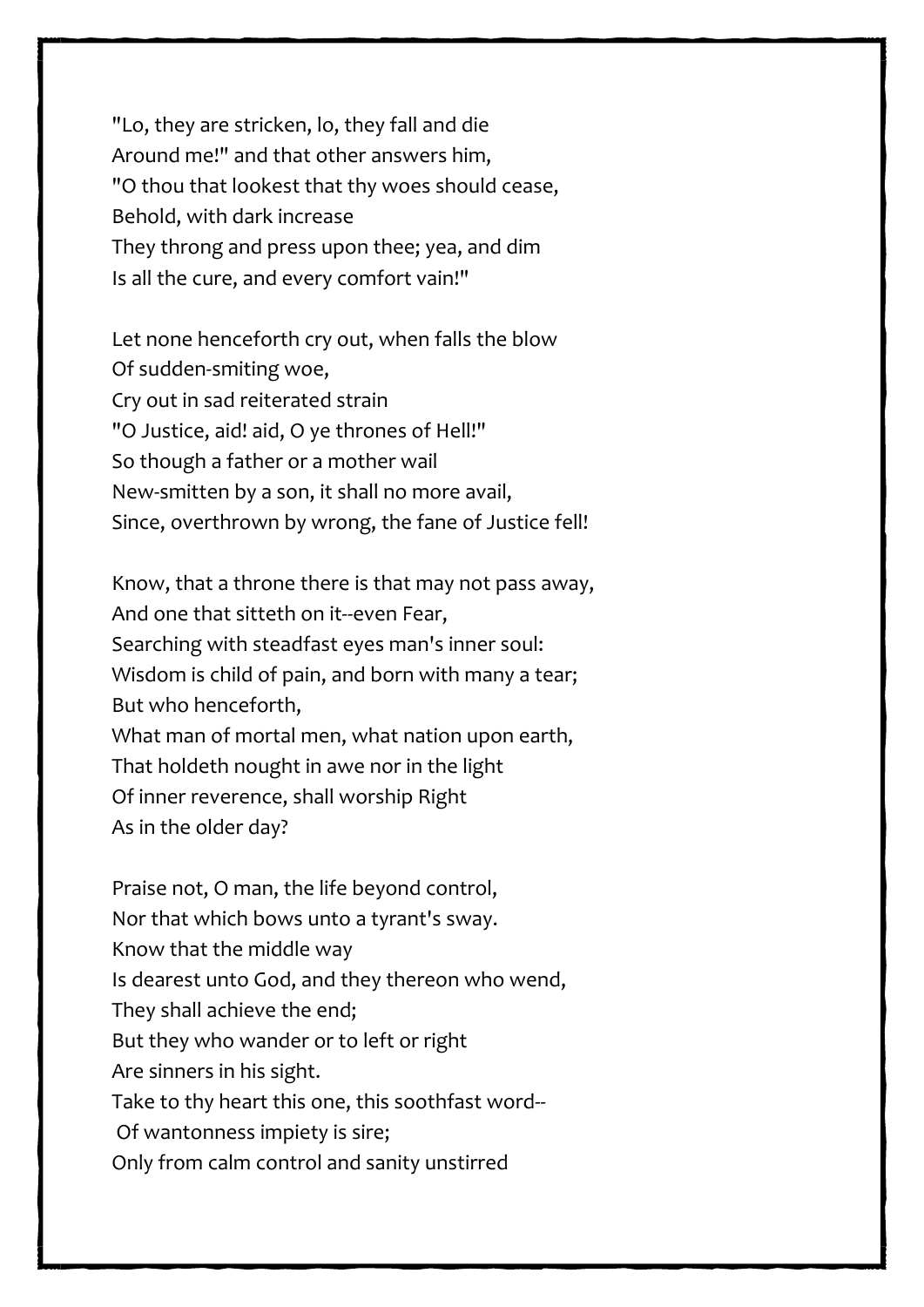Cometh true weal, the goal of every man's desire.

Yea, whatsoe'er befall, hold thou this word of mine: "Bow down at Justice' shrine, Turn thou thine eyes away from earthly lure, Nor with a godless foot that altar spurn." For as thou dost shall Fate do in return, And the great doom is sure. Therefore let each adore a parent's trust, And each with loyalty revere the guest That in his halls doth rest. For whoso uncompelled doth follow what is just, He ne'er shall be unblest; Yea, never to the gulf of doom That man shall come. But he whose will is set against the gods, Who treads beyond the law with foot impure,

Till o'er the wreck of Right confusion broods-- Know that for him, though now he sail secure, The day of storm shall be; then shall he strive and fail, Down from the shivered yard to furl the sail, And call on Powers, that heed him nought, to save And vainly wrestle with the whirling wave, Hot was his heart with pride-- "I shall not fall", he cried. But him with watching scorn The god beholds, forlorn, Tangled in toils of Fate beyond escape, Hopeless of haven safe beyond the cape-- Till all his wealth and bliss of bygone day Upon the reef of Rightful Doom is hurled, And he is rapt away Unwept, for ever, to the dead forgotten world.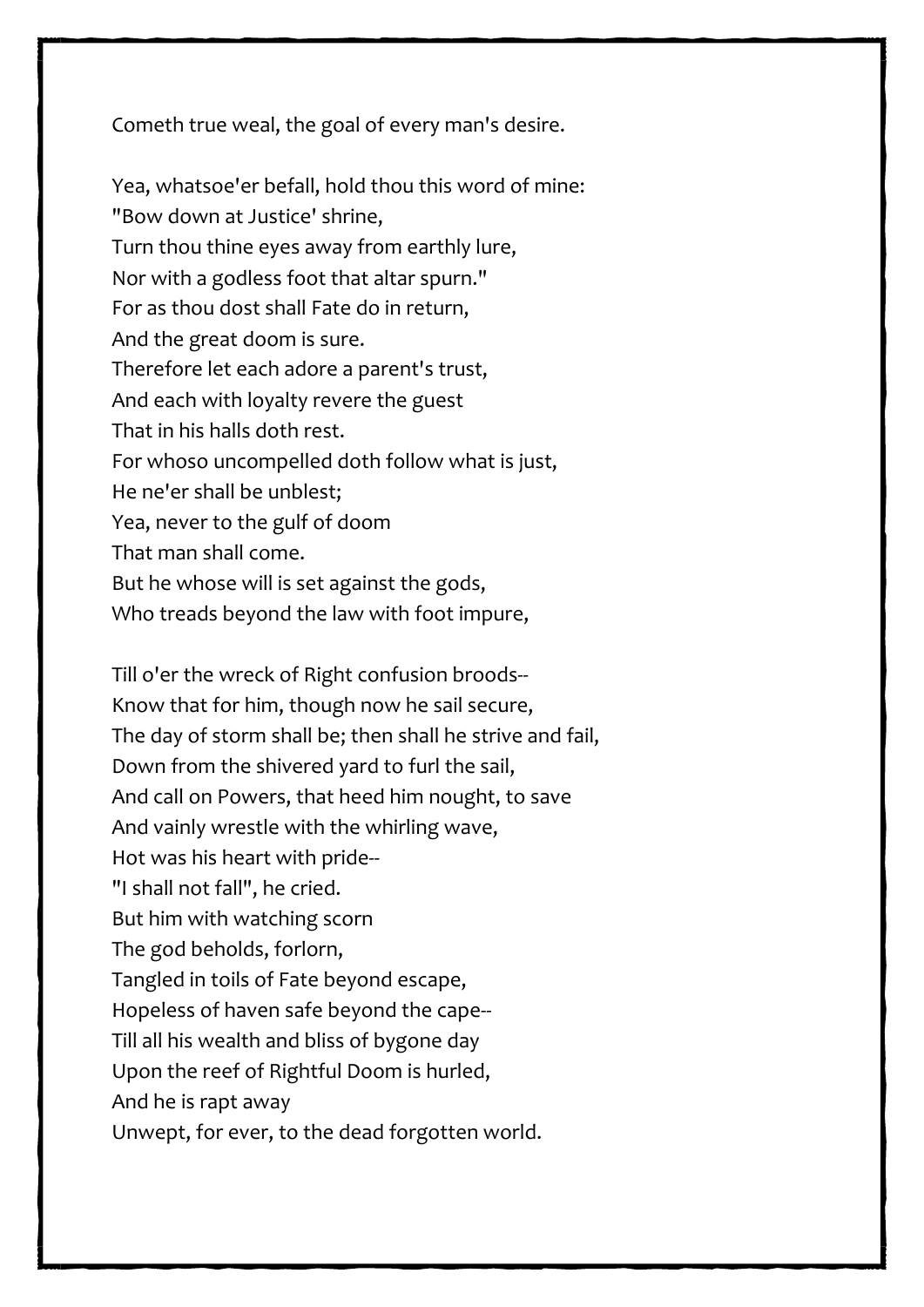*Re-enter Athena, with twelve Athenian citizens.*

#### **Athena:**

O herald, make proclaim, bid all men come. Then let the shrill blast of the Tyrrhene trump, Fulfilled with mortal breath, thro' the wide air Peal a loud summons, bidding all men heed. For, till my judges fill this judgment-seat, Silence behoves,--that this whole city learn, What for all time mine ordinance commands, And these men, that the cause be judged aright.

*Apollo approaches.*

#### **Chorus:**

O king Apollo, rule what is thine own, But in this thing what share pertains to thee?

#### **Apollo:**

First, as a witness come I, for this man Is suppliant of mine by sacred right, Guest of my holy hearth and cleansed by me Of blood-guilt: then, to set me at his side And in his cause bear part, as part I bore Erst in his deed, whereby his mother fell. Let whoso knoweth now announce the cause.

#### **Athena:** (*to the Chorus*)

'Tis I announce the cause--first speech be yours; For rightfully shall they whose plaint is tried Tell the tale first and set the matter clear.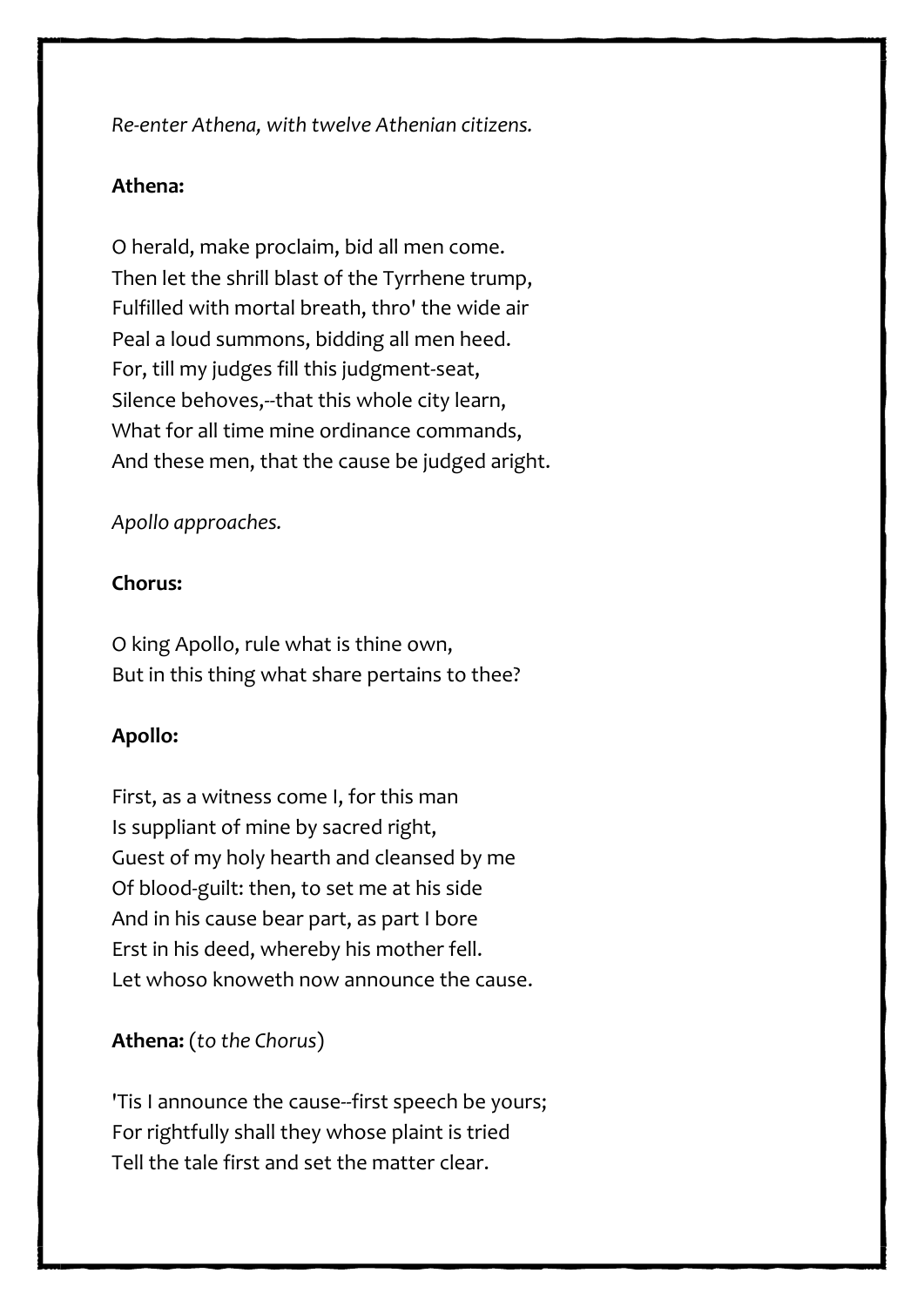#### **Chorus:**

Though we be many, brief shall be our tale. (*To Orestes*) Answer thou, setting word to match with word; And first avow--hast thou thy mother slain?

#### **Orestes:**

I slew her. I deny no word hereof.

#### **Chorus:**

Three falls decide the wrestle--this is one.

#### **Orestes:**

Thou vauntest thee--but o'er no final fall.

#### **Chorus:**

Yet must thou tell the manner of thy deed.

#### **Orestes:**

Drawn sword in hand, I gashed her neck. Tis told.

#### **Chorus:**

But by whose word, whose craft, wert thou impelled?

#### **Orestes:**

By oracles of him who here attests me.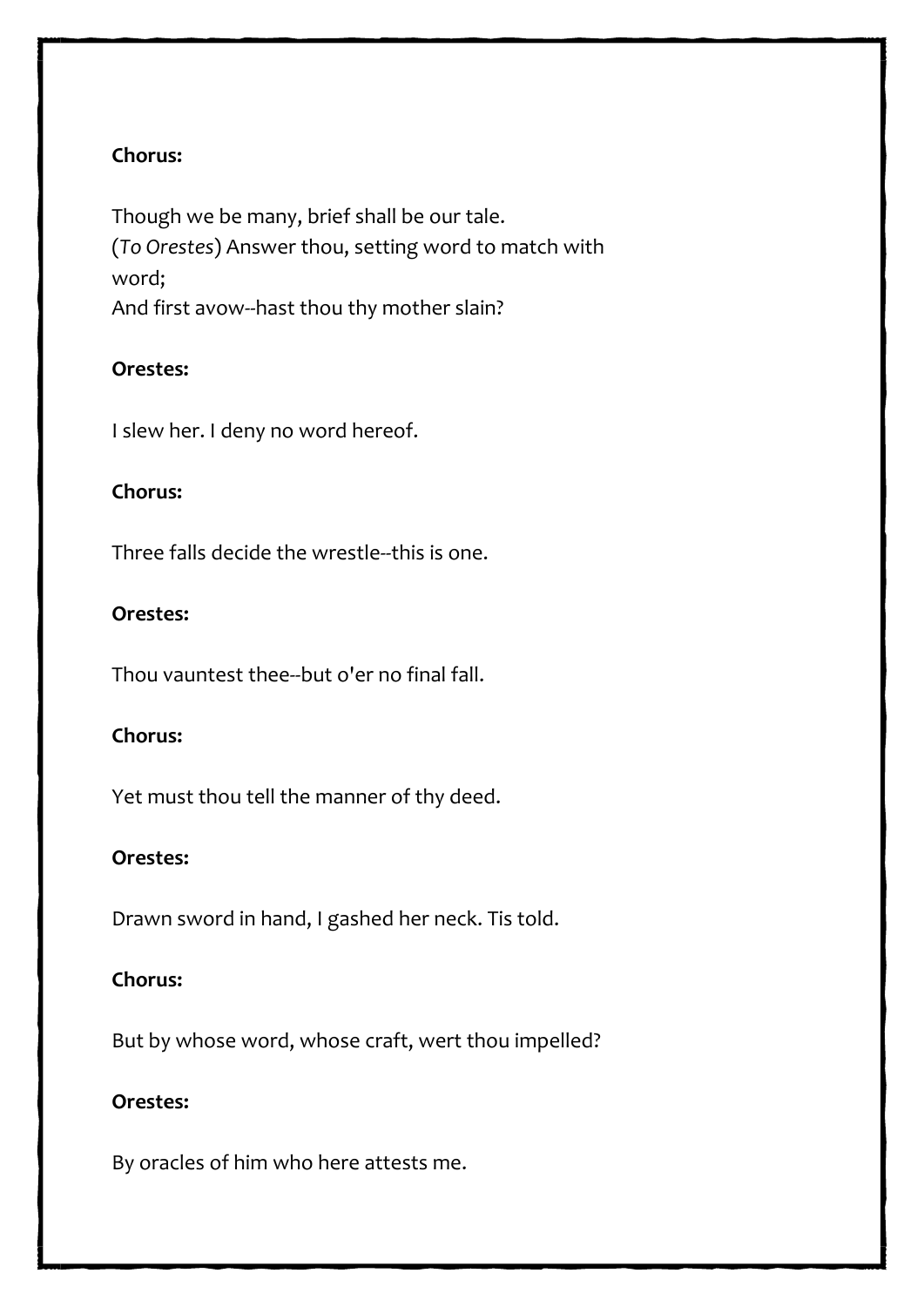#### **Chorus:**

The prophet-god bade thee thy mother slay?

#### **Orestes:**

Yea, and thro' him less ill I fared, till now.

#### **Chorus:**

If the vote grip thee, thou shalt change that word.

#### **Orestes:**

Strong is my hope; my buried sire shall aid.

#### **Chorus:**

Go to now, trust the dead, a matricide!

#### **Orestes:**

Yea, for in her combined two stains of sin.

#### **Chorus:**

How? speak this clearly to the judges' mind.

#### **Orestes:**

Slaying her husband, she did slay my sire.

#### **Chorus:**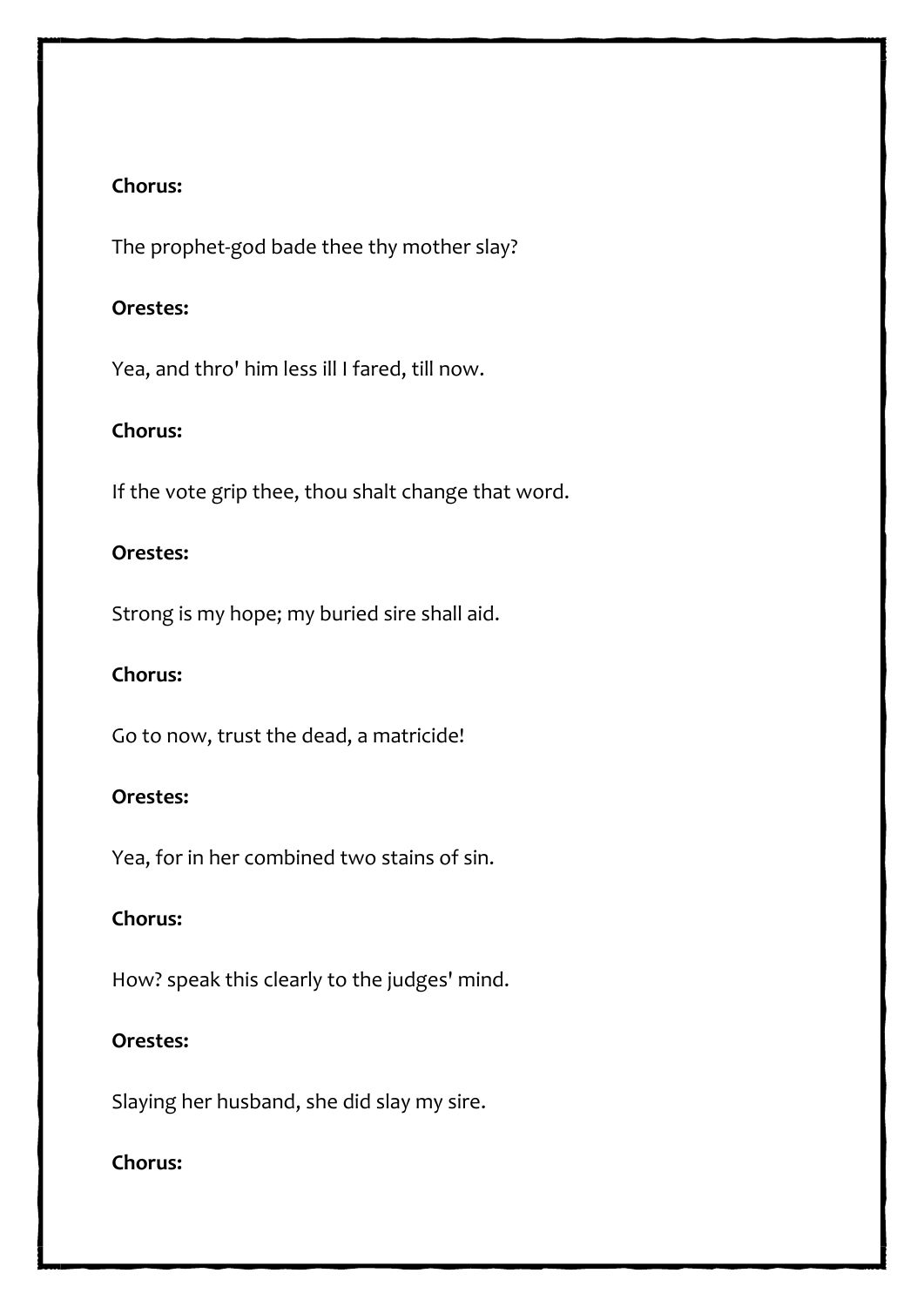Therefore thou livest; death assoils her deed.

#### **Orestes:**

Then while she lived why didst thou hunt her not?

#### **Chorus:**

She was not kin by blood to him she slew.

#### **Orestes:**

And I, am I by blood my mother's kin?

#### **Chorus:**

O cursed with murder's guilt, how else wert thou The burden of her womb? Dost thou forswear Thy mother's kinship, closest bond of love?

#### **Orestes:**

It is thine hour, Apollo--speak the law, Averring if this deed were justly done; For done it is, and clear and undenied. But if to thee this murder's cause seem right Or wrongful, speak--that I to these may tell.

#### **Apollo:**

To you, Athena's mighty council-court, Justly for justice will I plead, even I, The prophet-god, nor cheat you by one word. For never spake I from my prophet-seat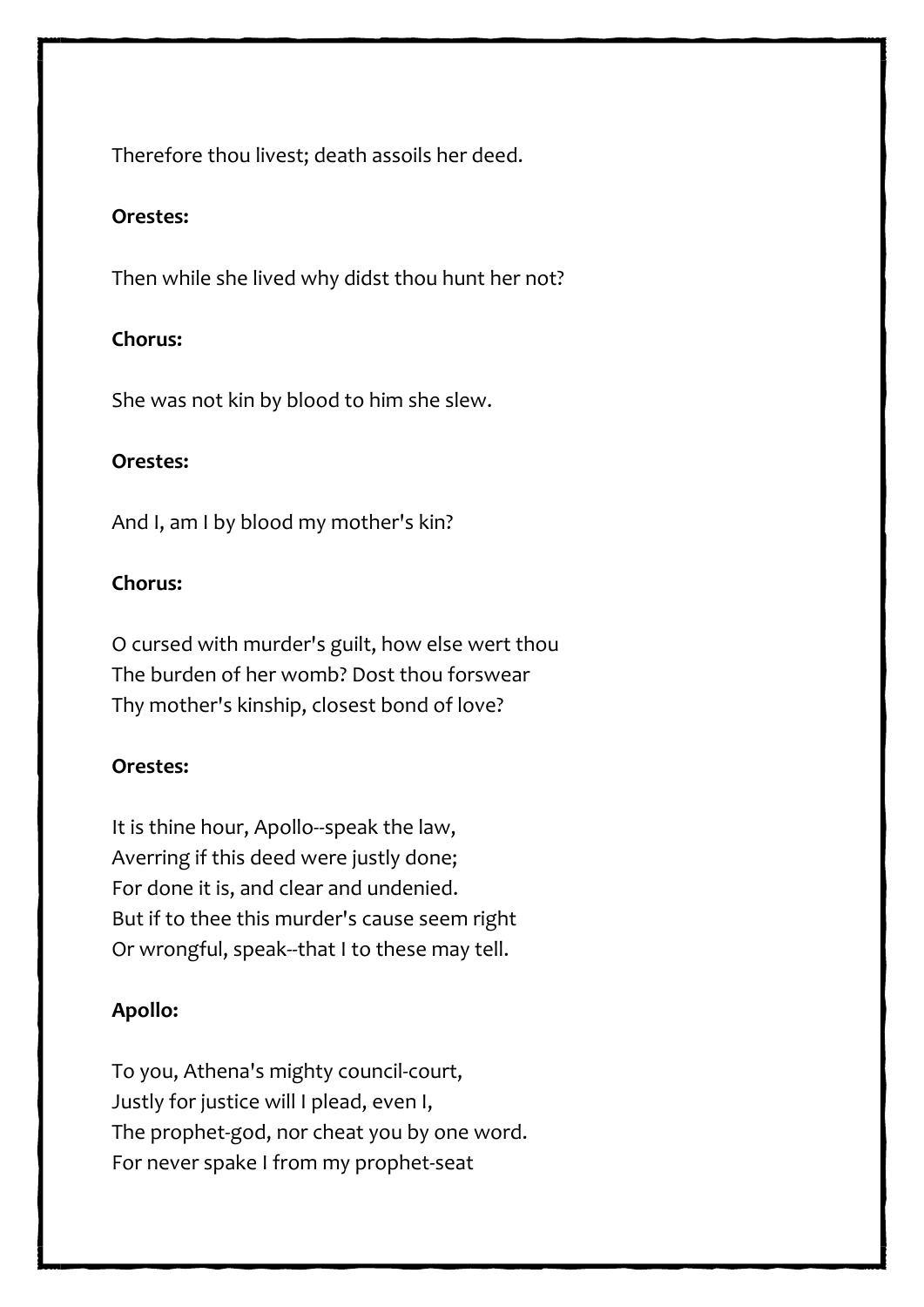One word, of man, of woman, or of state, Save what the Father of Olympian gods Commanded unto me. I rede you then, Bethink you of my plea, how strong it stands, And follow the decree of Zeus our sire,-- For oaths prevail not over Zeus' command.

#### **Chorus:**

Go to; thou sayest that from Zeus befel The oracle that this Orestes bade With vengeance quit the slaying of his sire, And hold as nought his mother's right of kin!

#### **Apollo:**

Yea, for it stands not with a common death, That he should die, a chieftain and a king Decked with the sceptre which high heaven confers-- Die, and by female hands, not smitten down By a far-shooting bow, held stalwartly By some strong Amazon. Another doom Was his: O Pallas, hear, and ye who sit In judgment, to discern this thing aright!-- She with a specious voice of welcome true Hailed him, returning from the mighty mart Where war for life gives fame, triumphant home; Then o'er the laver, as he bathed himself, She spread from head to foot a covering net, And in the endless mesh of cunning robes Enwound and trapped her lord, and smote him down. Lo, ye have heard what doom this chieftain met, The majesty of Greece, the fleet's high lord: Such as I tell it, let it gall your ears, Who stand as judges to decide this cause.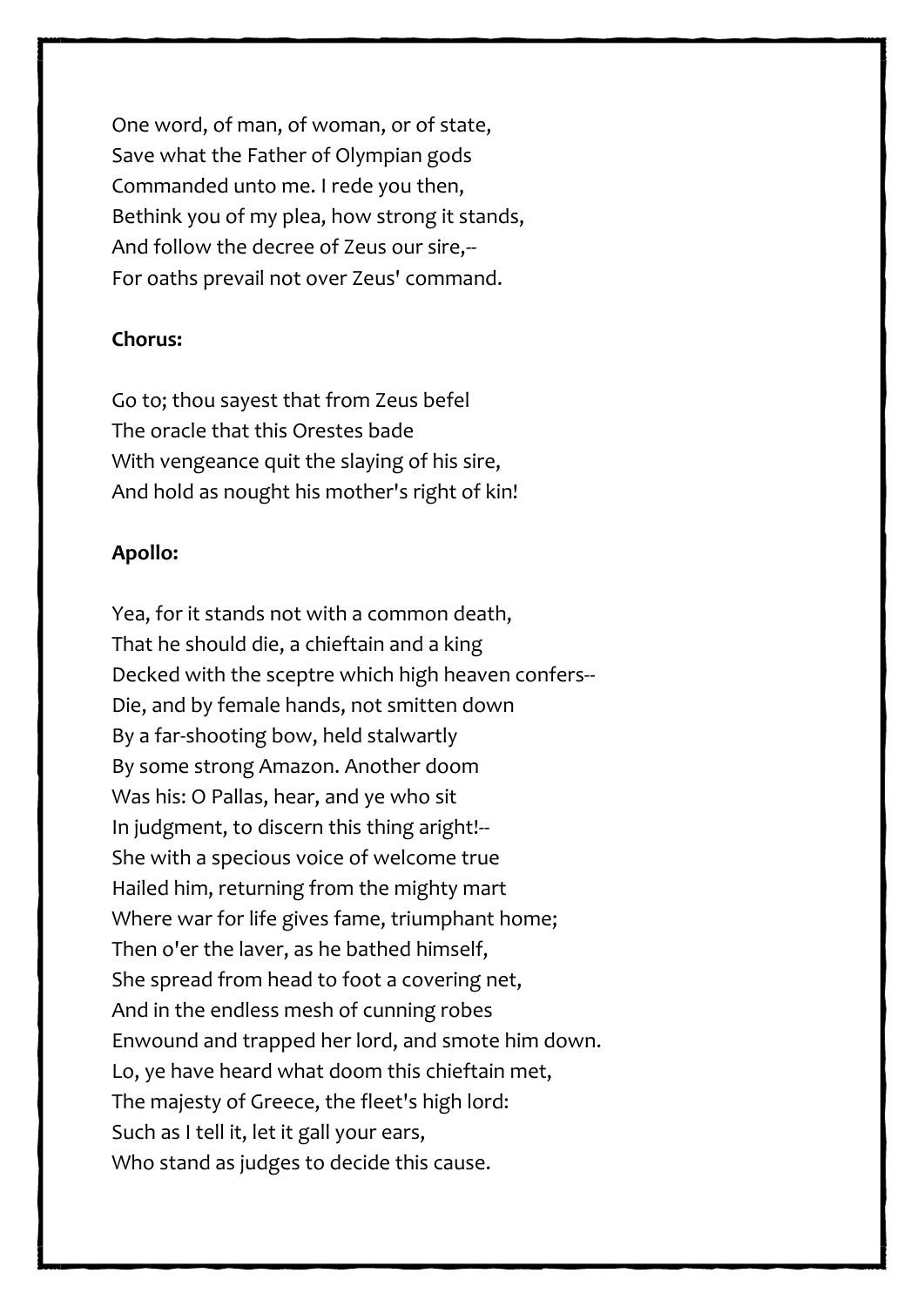#### **Chorus:**

Zeus, as thou sayest, holds a father's death As first of crimes,--yet he of his own act Cast into chains his father, Cronos old: How suits that deed with that which now ye tell? O ye who judge, I bid ye mark my words!

#### **Apollo:**

O monsters loathed of all, O scorn of gods, He that hath bound may loose: a cure there is, Yea, many a plan that can unbind the chain. But when the thirsty dust sucks up man's blood Once shed in death, he shall arise no more. No chant nor charm for this my Sire hath wrought. All else there is, he moulds and shifts at will, Not scant of strength nor breath, whate'er he do.

#### **Chorus:**

Think yet, for what acquittal thou dost plead: He who hath shed a mother's kindred blood, Shall he in Argos dwell, where dwelt his sire? How shall he stand before the city's shrines, How share the clansmen's holy lustral bowl?

#### **Apollo:**

This too I answer; mark a soothfast word, Not the true parent is the woman's womb That bears the child; she doth but nurse the seed New-sown: the male is parent; she for him, As stranger for a stranger, hoards the germ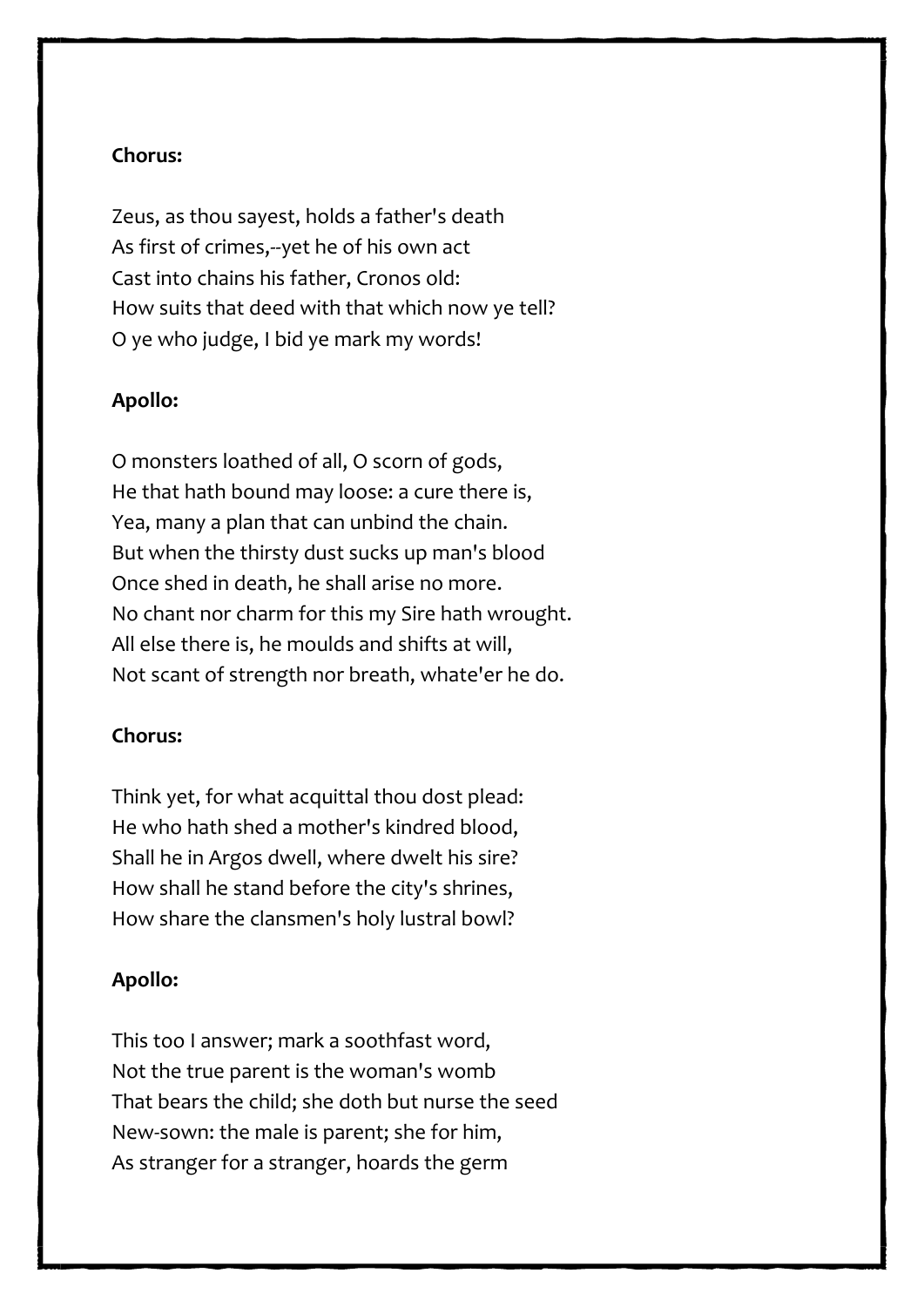Of life; unless the god its promise blight. And proof hereof before you will I set. Birth may from fathers, without mothers, be: See at your side a witness of the same, Athena, daughter of Olympian Zeus, Never within the darkness of the womb Fostered nor fashioned, but a bud more bright Than any goddess in her breast might bear. And I, O Pallas, howsoe'er I may, Henceforth will glorify thy town, thy clan, And for this end have sent my suppliant here Unto thy shrine; that he from this time forth Be loyal unto thee for evermore, O goddess-queen, and thou unto thy side Mayst win and hold him faithful, and his line, And that for aye this pledge and troth remain To children's children of Athenian seed.

#### **Athena:**

Enough is said; I bid the judges now With pure intent deliver just award.

#### **Chorus:**

We too have shot our every shaft of speech, And now abide to hear the doom of law.

**Athena:** (*to Apollo and Orestes*)

Say, how ordaining shall I 'scape your blame?

#### **Apollo:**

I spake, ye heard; enough. O stranger men,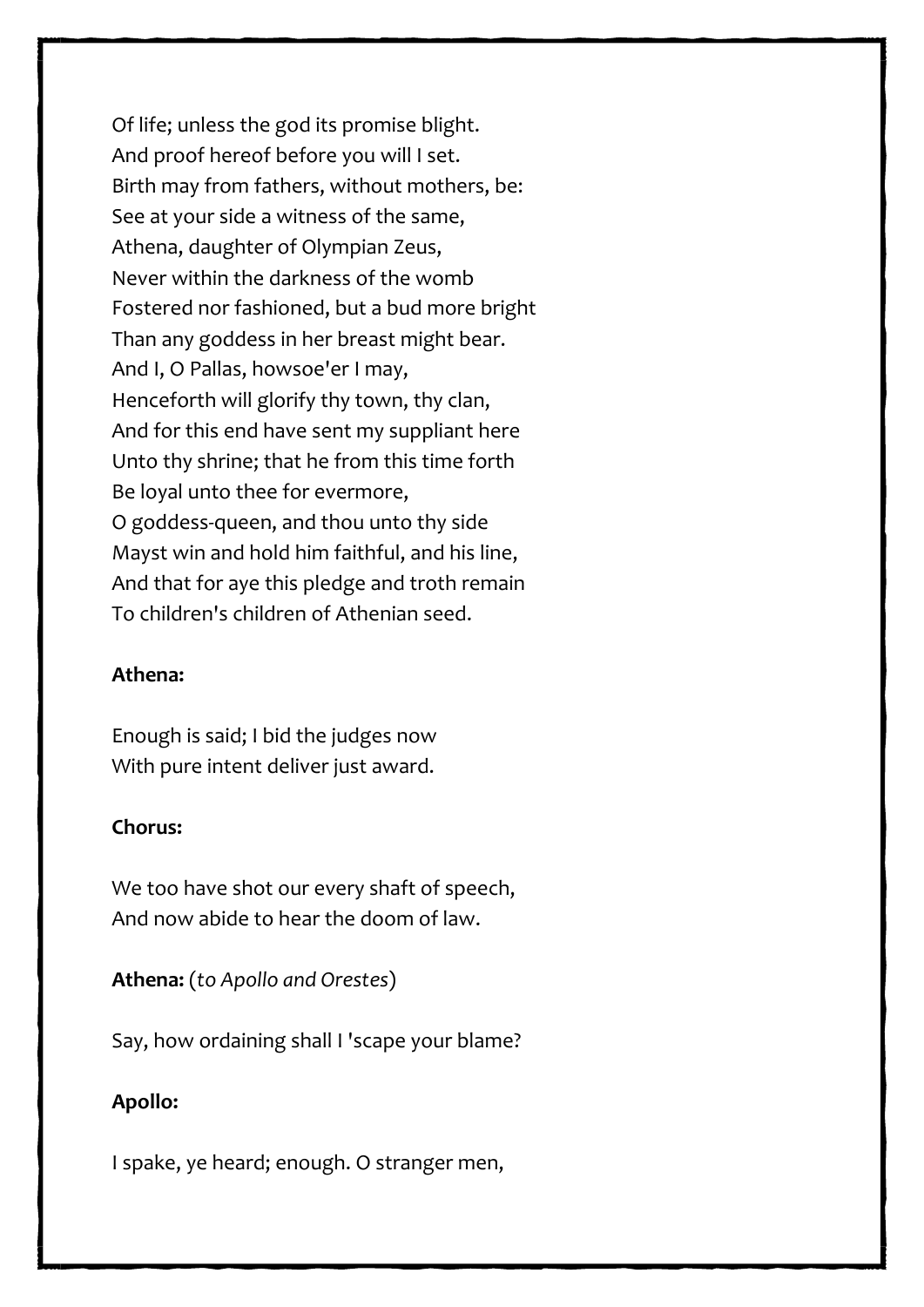Heed well your oath as ye decide the cause.

#### **Athena:**

O men of Athens, ye who first do judge The law of bloodshed, hear me now ordain. Here to all time for Aegeus' Attic host Shall stand this council-court of judges sworn, Here the tribunal, set on Ares' Hill Where camped of old the tented Amazons, What time in hate of Theseus they assailed Athens, and set against her citadel A counterwork of new sky-pointing towers, And there to Ares held their sacrifice, Where now the rock hath name, even Ares' Hill. And hence shall Reverence and her kinsman Fear Pass to each free man's heart, by day and night Enjoining, "Thou shalt do no unjust thing", So long as law stands as it stood of old Unmarred by civic change. Look you, the spring Is pure; but foul it once with influx vile

And muddy clay, and none can drink thereof. Therefore, O citizens, I bid ye bow In awe to this command, "Let no man live Uncurbed by law nor curbed by tyranny;" Nor banish ye the monarchy of Awe Beyond the walls; untouched by fear divine, No man doth justice in the world of men. Therefore in purity and holy dread Stand and revere; so shall ye have and hold A saving bulwark of the state and land, Such as no man hath ever elsewhere known, Nor in far Scythia, nor in Pelops' realm. Thus I ordain it now, a council-court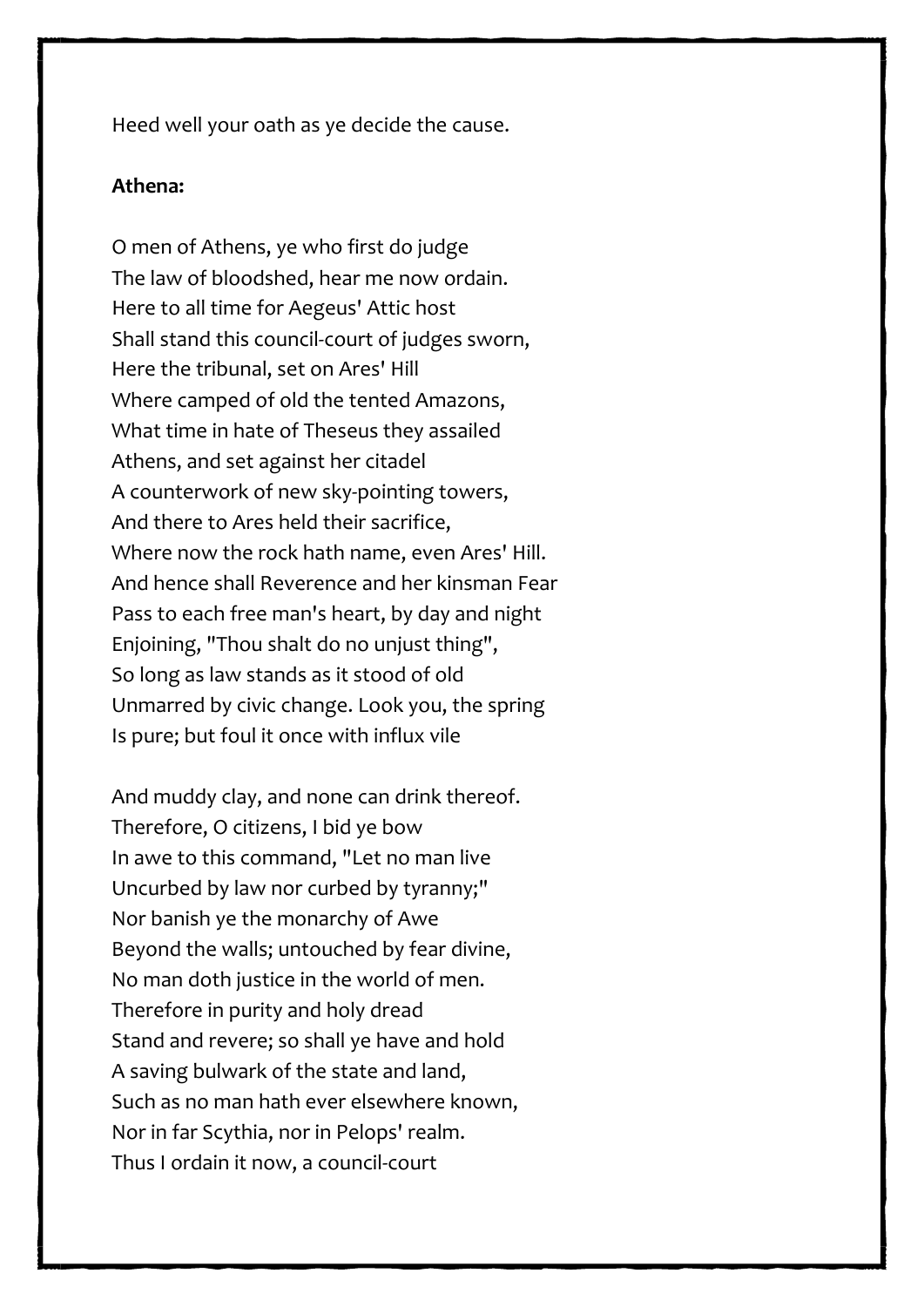Pure and unsullied by the lust of gain, Sacred and swift to vengeance, wakeful ever To champion men who sleep, the country's guard. Thus have I spoken, thus to mine own clan Commended it for ever. Ye who judge, Arise, take each his vote, mete out the right, Your oath revering. Lo, my word is said.

*The twelve judges come forward, one by one, to the urns of decision; the first votes; as each of the others follows, the Chorus and Apollo speak alternately.*

#### **Chorus:**

I rede ye well, beware! nor put to shame, In aught, this grievous company of hell.

#### **Apollo:**

I too would warn you, fear mine oracles-- From Zeus they are,--nor make them void of fruit.

#### **Chorus:**

Presumptuous is thy claim, blood-guilt to judge, And false henceforth thine oracles shall be.

#### **Apollo:**

Failed then the counsels of my sire, when turned Ixion, first of slayers, to his side?

#### **Chorus:**

These are but words; but I, if justice fail me, Will haunt this land in grim and deadly deed.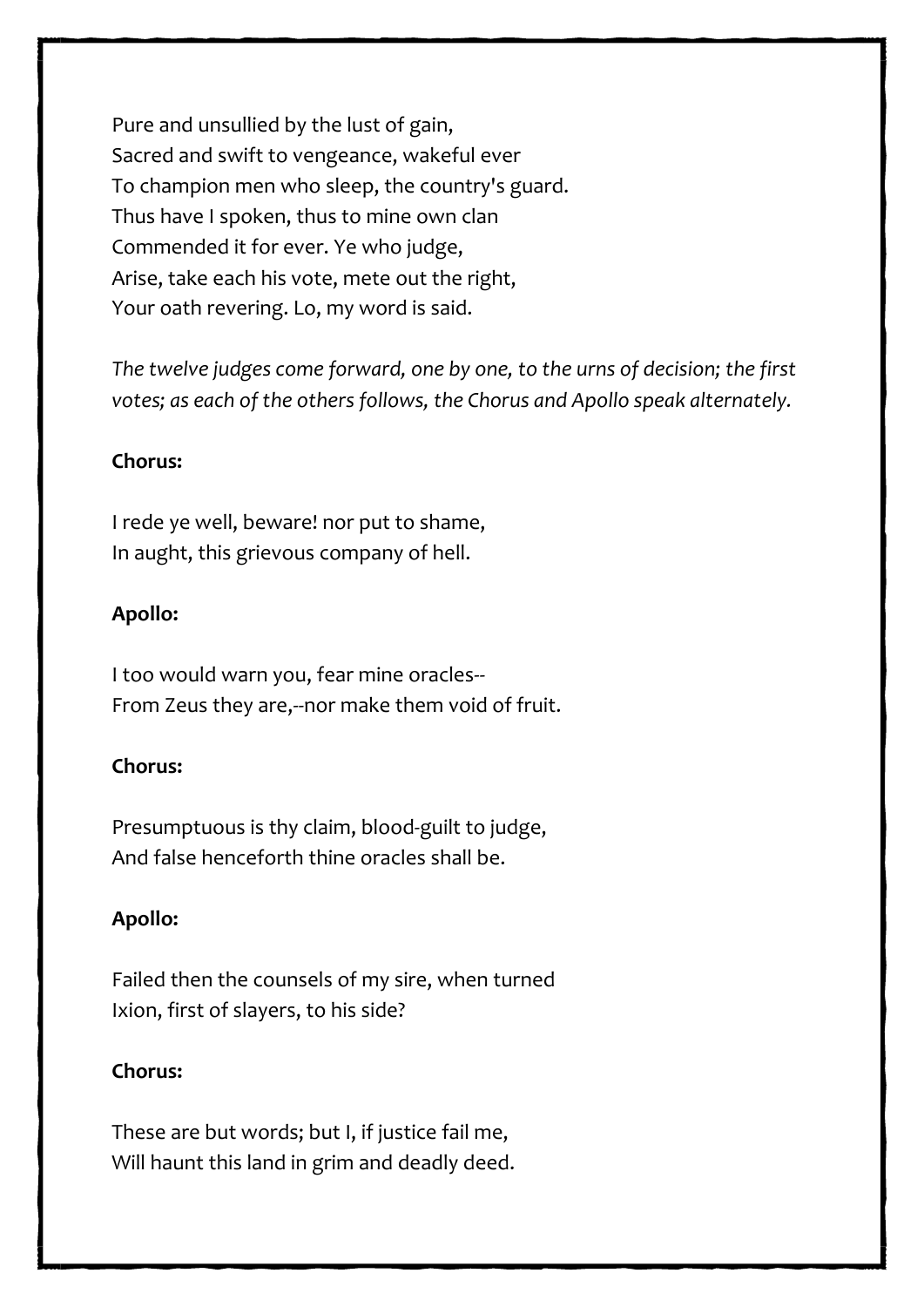#### **Apollo:**

Scorn of the younger and the elder gods Art thou: 'tis I that shall prevail anon.

#### **Chorus:**

Thus didst thou too of old in Pheres' halls, O'errcaching Fate to make a mortal deathless.

#### **Apollo:**

Was it not well, my worshipper to aid, Then most of all when hardest was the need?

#### **Chorus:**

I say thou didst annul the lots of life, Cheating with wine the deities of eld.

#### **Apollo:**

I say thou shalt anon, thy pleadings foiled, Spit venom vainly on thine enemies.

#### **Chorus:**

Since this young god o'errides mine ancient right I tarry but to claim your law, not knowing If wrath of mine shall blast your state or spare

#### **Athena:**

Mine is the right to add the final vote,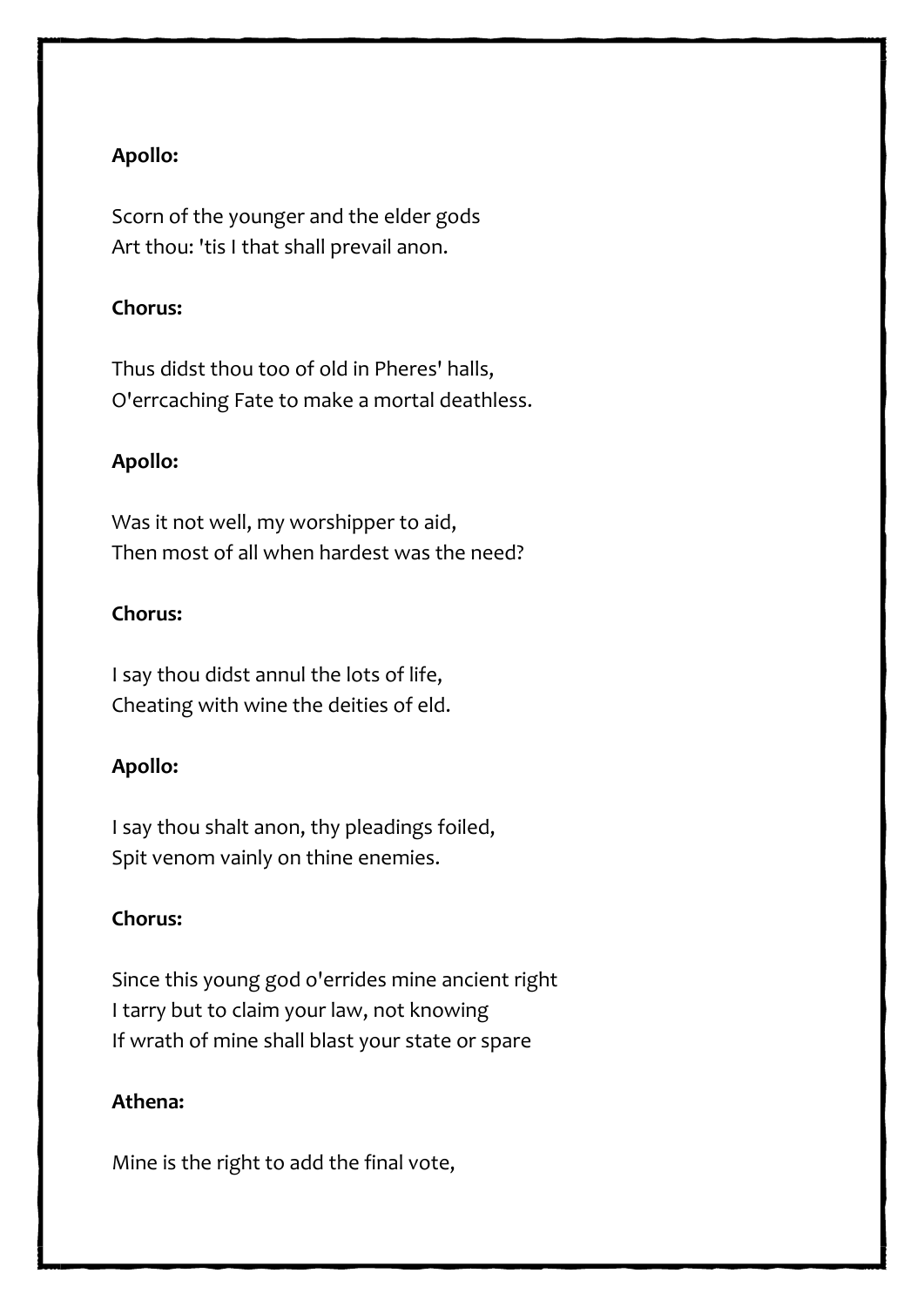And I award it to Orestes' cause. For me no mother bore within her womb, And, save for wedlock evermore eschewed, I vouch myself the champion of the man, Not of the woman, yea, with all my soul,-- In heart, as birth, a father's child alone. Thus will I not too heinously regard A woman's death who did her husband slay, The guardian of her home; and if the votes Equal do fall, Orestes shall prevail. Ye of the judges who are named thereto, Swiftly shake forth the lots from either urn.

*Two judges come forward, one to each urn.*

#### **Orestes:**

O bright Apollo, what shall be the end?

#### **Chorus:**

O Night, dark mother mine, dost mark these things?

#### **OSESTES**

Now shall my doom be life, or strangling cords.

#### **Chorus:**

And mine, lost honour or a wider sway.

#### **Apollo:**

O stranger judges, sum aright the count Of votes cast forth, and, parting them, take heed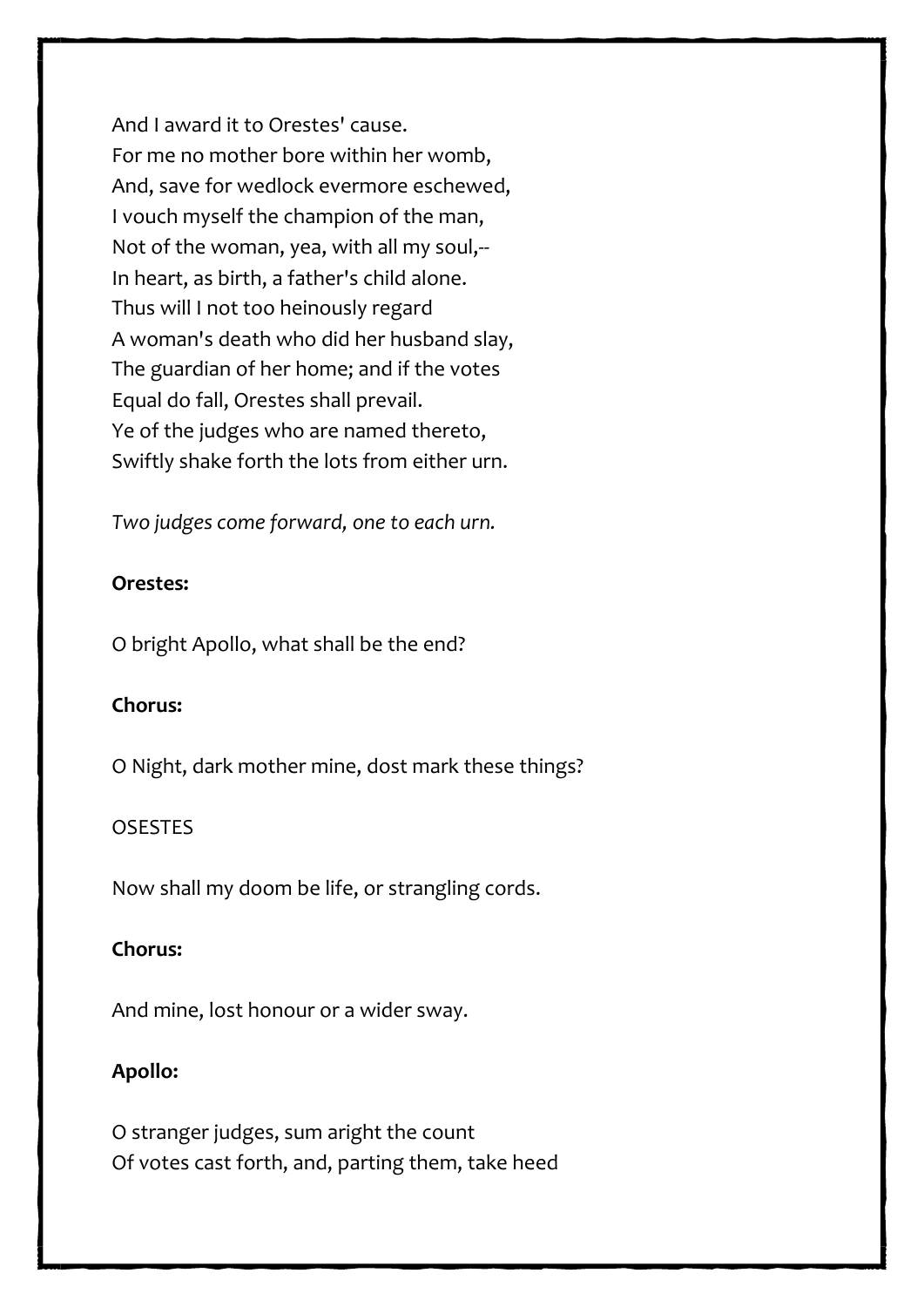Ye err not in decision. The default Of one vote only bringeth ruin deep, One, cast aright, doth stablish house and home.

#### **Athena:**

Behold, this man is free from guilt of blood, For half the votes condemn him, half set free!

#### **Orestes:**

O Pallas, light and safety of my home, Thou, thou hast given me back to dwell once more In that my fatherland, amerced of which I wandered; now shall Grecian lips say this, "The man is Argive once again, and dwells Again within his father's wealthy hall, By Pallas saved, by Loxias, and by Him, The great third saviour, Zeus omnipotent--" Who thus in pity for my father's fate Doth pluck me from my doom, beholding these, Confederates of my mother. Lo, I pass To mine own home, but proffering this vow Unto thy land and people: "Nevermore, Thro' all the manifold years of Time to be, Shall any chieftain of mine Argive land Bear hitherward his spears for fight arrayed." For we, though lapped in earth we then shall lie, By thwart adversities will work our will On them who shall transgress this oath of mine, Paths of despair and journeyings ill-starred For them ordaining, till their task they rue. But if this oath be rightly kept, to them Will we the dead be full of grace, the while With loyal league they honour Pallas' town.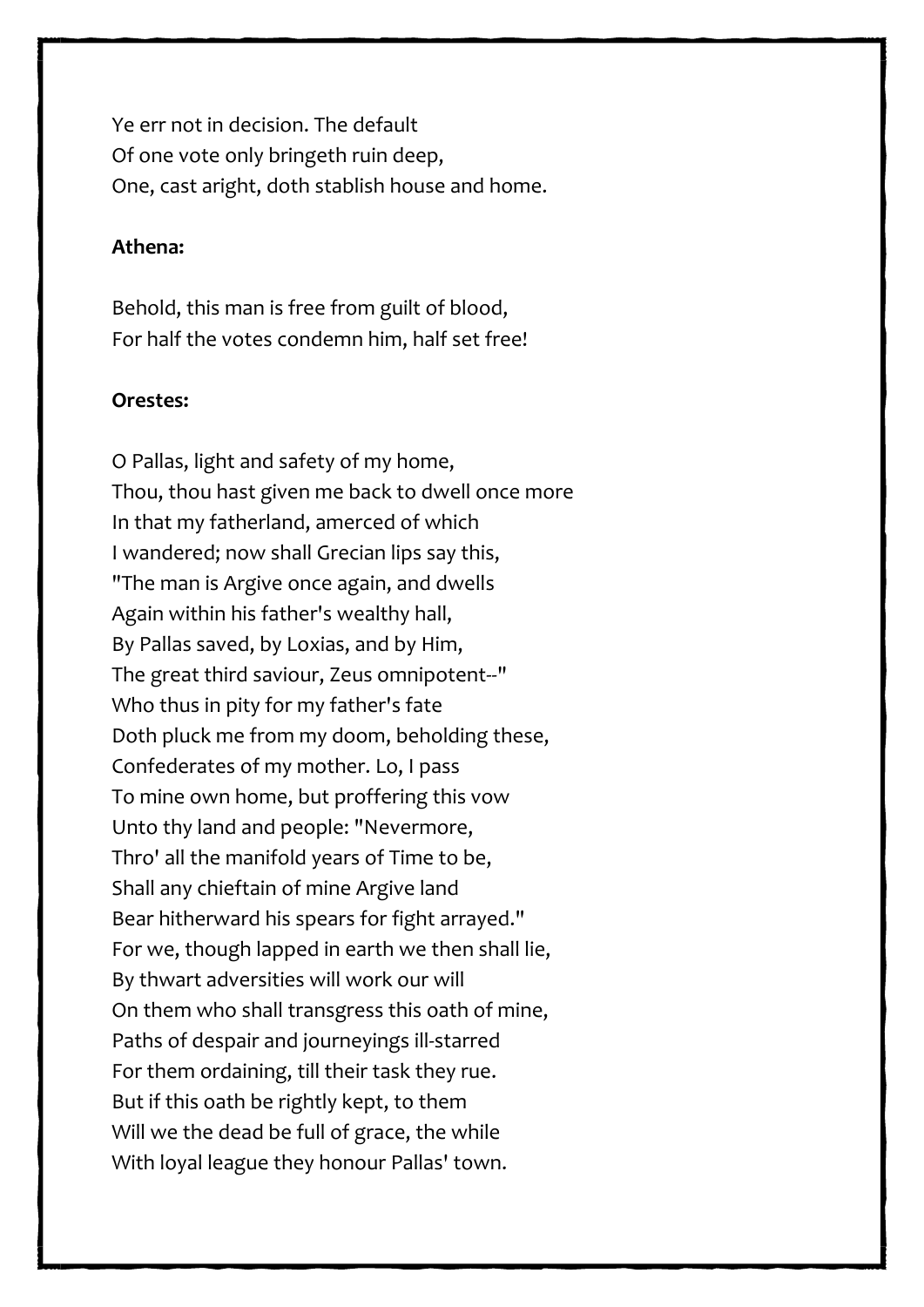And now farewell, thou and thy city's folk-- Firm be thine arm's grasp, closing with thy foes And, strong to save, bring victory to thy spear.

*Exit Orestes, with Apollo.*

#### **Chorus:**

Woe on you, younger gods! the ancient right Ye have o'erridden, rent it from my hands.

I am dishonoured of you, thrust to scorn! But heavily my wrath Shall on this land fling forth the drops that blast and burn Venom of vengeance, that shall work such scathe As I have suffered; where that dew shall fall, Shall leafless blight arise, Wasting Earth's offspring,--Justice, hear my call!--And thorough all the land in deadly wise Shall scatter venom, to exude again In pestilence on men. What cry avails me now, what deed of blood, Unto this land what dark despite? Alack, alack, forlorn Are we, a bitter injury have borne! Alack, O sisters, O dishonoured brood Of mother Night!

#### **Athena:**

Nay, bow ye to my words, chafe not nor moan: Ye are not worsted nor disgraced; behold, With balanced vote the cause had issue fair, Nor in the end did aught dishonour thee. But thus the will of Zeus shone clearly forth,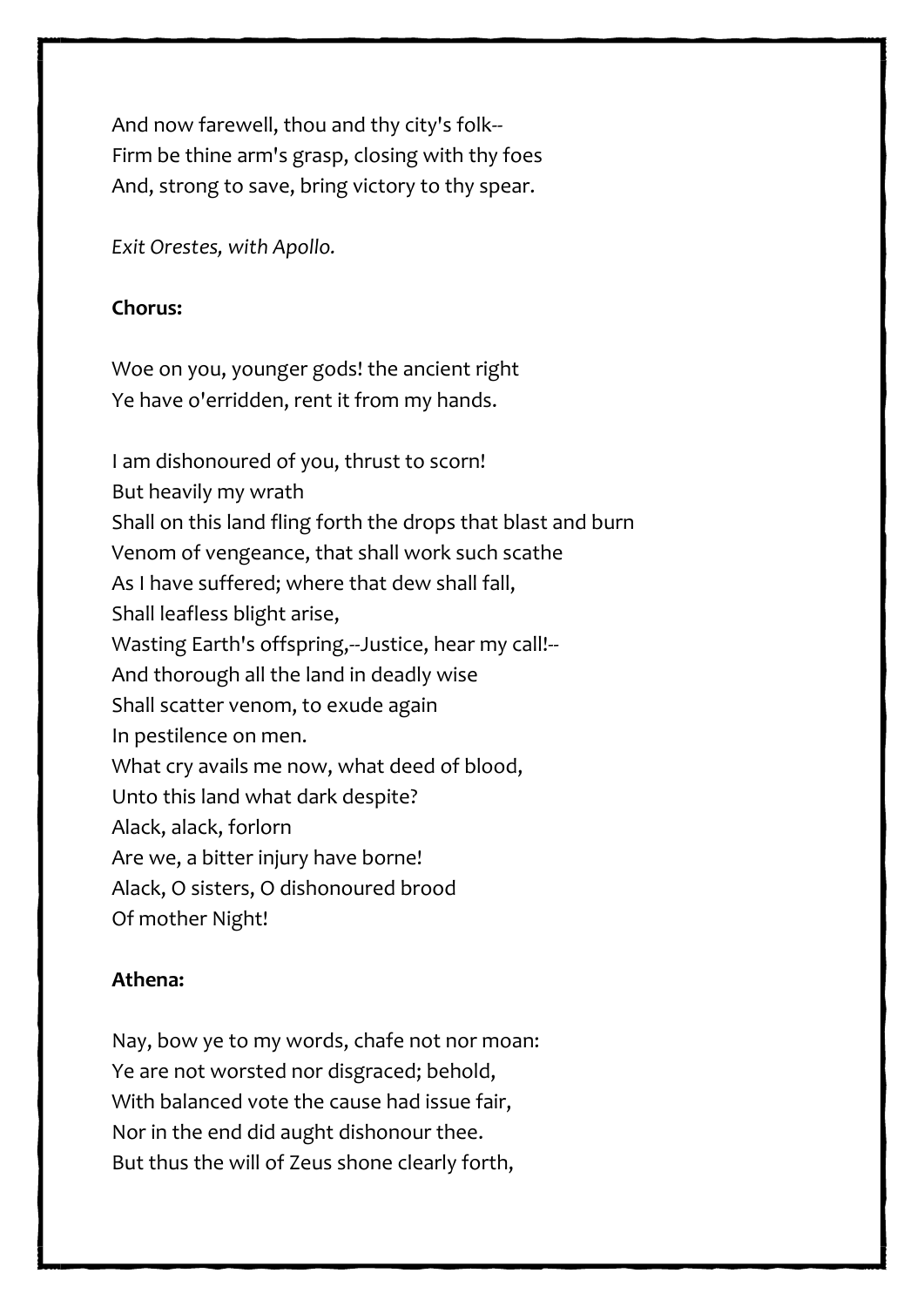And his own prophet-god avouched the same, "Orestes slew: his slaying is atoned". Therefore I pray you, not upon this land Shoot forth the dart of vengeance; be appeased, Nor blast the land with blight, nor loose thereon Drops of eternal venom, direful darts Wasting and marring nature's seed of growth.

For I, the queen of Athens' sacred right, Do pledge to you a holy sanctuary Deep in the heart of this my land, made just By your indwelling presence, while ye sit Hard by your sacred shrines that gleam with oil Of sacrifice, and by this folk adored.

#### **Chorus:**

Woe on you, younger gods! the ancient right Ye have o'erridden, rent it from my hands. I am dishonoured of you, thrust to scorn! But heavily my wrath Shall on his land fling forth the drops that blast and burn. Venom of vengeance, that shall work such scathe As I have suffered; where that dew shall fall, Shall leafless blight arise, Wasting Earth's offspring,--Justice, hear my call!--And thorough all the land in deadly wise Shall scatter venom, to exude again In pestilence of men. What cry avails me now, what deed of blood, Unto this land what dark despite? Alack, alack, forlorn Are we, a bitter injury have borne! Alack, O sisters, O dishonoured brood Of mother Night!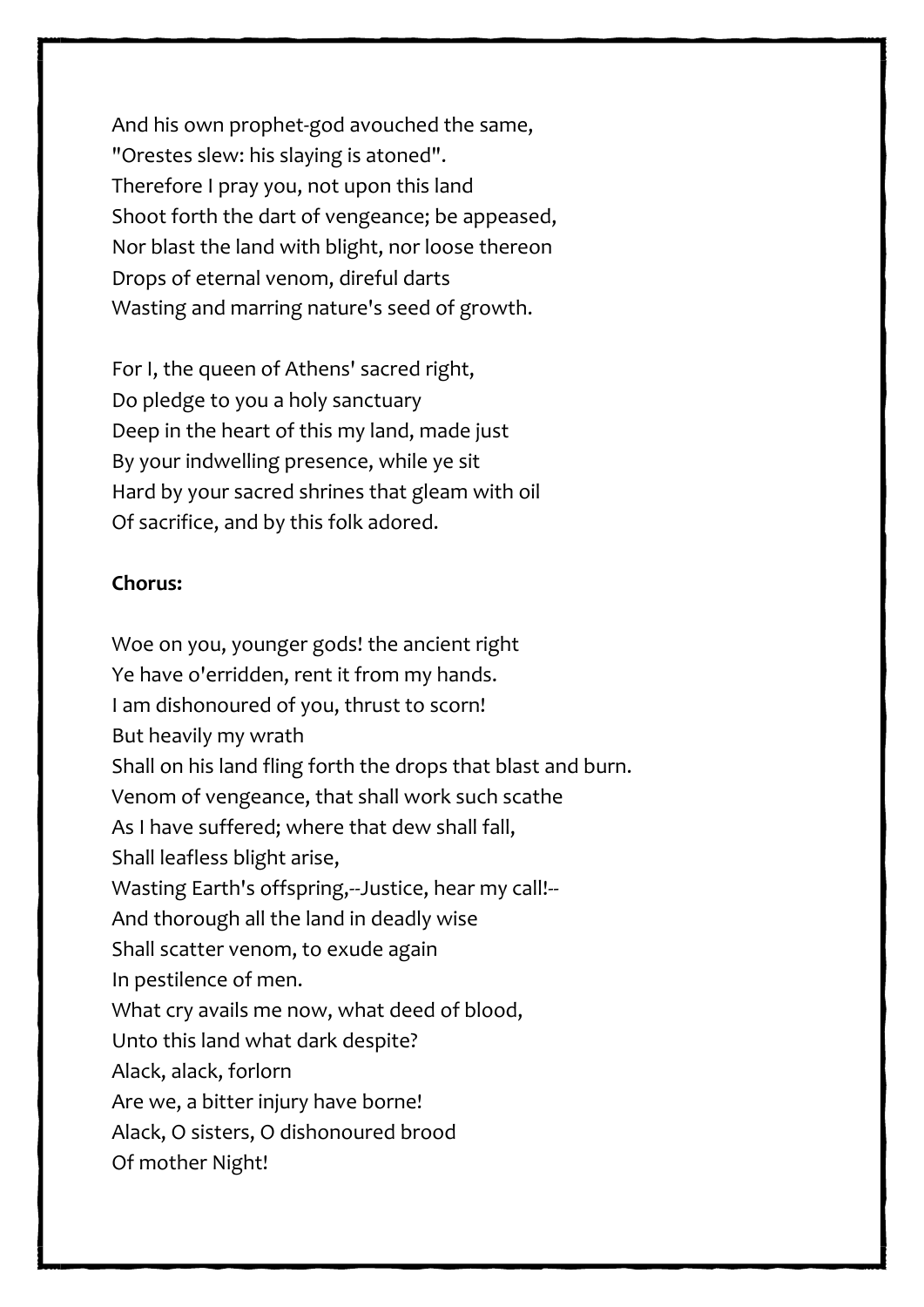#### **Athena:**

Dishonoured are ye not; turn not, I pray. As goddesses your swelling wrath on men, Nor make the friendly earth despiteful to them. I too have Zeus for champion--'tis enough-- I only of all goddesses do know. To ope the chamber where his thunderbolts Lie stored and sealed; but here is no such need. Nay, be appeased, nor cast upon the ground The malice of thy tongue, to blast the world; Calm thou thy bitter wrath's black inward surge, For high shall be thine honour, set beside me For ever in this land, whose fertile lap Shall pour its teeming firstfruits unto you, Gifts for fair childbirth and for wedlock's crown: Thus honoured, praise my spoken pledge for aye.

41

#### **Chorus:**

I, I dishonoured in this earth to dwell,-- Ancient of days and wisdom! I breathe forth Poison and breath of frenzied ire. O Earth, Woe, woe, for thee, for me! From side to side what pains be these that thrill? Hearken, O mother Night, my wrath, mine agony! Whom from mine ancient rights the gods have thrust And brought me to the dust-- Woe, woe is me!--with craft invincible.

#### **Athena:**

Older art thou than I, and I will bear With this thy fury.Know, although thou be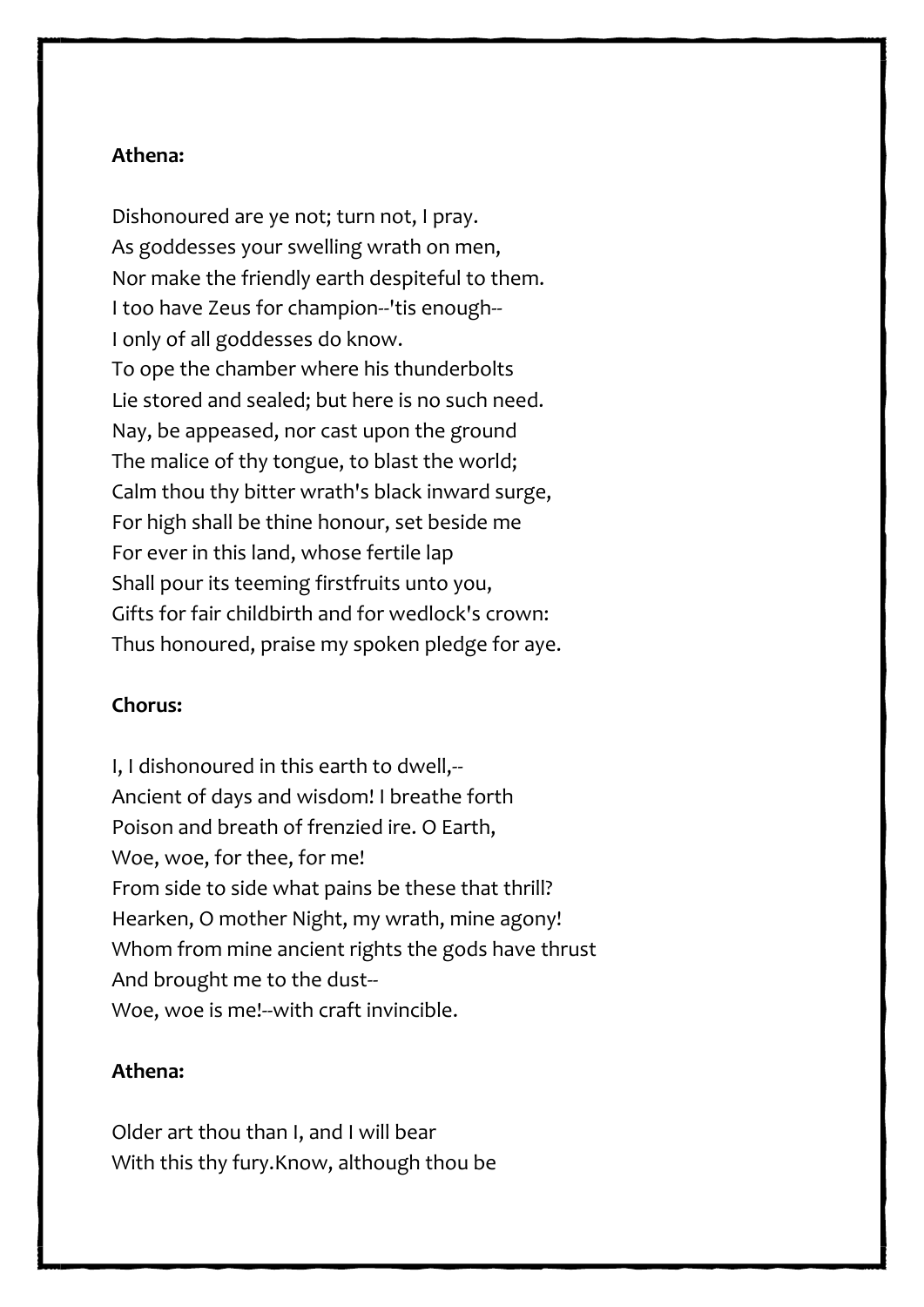More wise in ancient wisdom, yet have I From Zeus no scanted measure of the same, Wherefore take heed unto this prophecy-- If to another land of alien men Ye go, too late shall ye feel longing deep For mine.The rolling tides of time bring round A day of brighter glory for this town; And thou, enshrined in honour by the halls Where dwelt Erechtheus, shalt a worship win From men and from the train of womankind, Greater than any tribe elsewhere shall pay. Cast thou not therefore on this soil of mine Whetstones that sharpen souls to bloodshedding. The burning goads of youthful hearts, made hot With frenzy of the spirit, not of wine. Nor pluck as 'twere the heart from cocks that strive, To set it in the breasts of citizens Of mine, a war-god's spirit, keen for fight, Made stern against their country and their kin. The man who grievously doth lust for fame, War, full, immitigable, let him wage Against the stranger; but of kindred birds I hold the challenge hateful. Such the boon I proffer thee--within this land of lands, Most loved of gods, with me to show and share Fair mercy, gratitude and grace as fair.

#### **Chorus:**

I, I dishonoured in this earth to dwell,-- Ancient of days and wisdom! I breathe forth Poison and breath of frenzied ire. O Earth, Woe, woe for thee, for me! From side to side what pains be these that thrill? Hearken, O mother Night, my wrath, mine agony!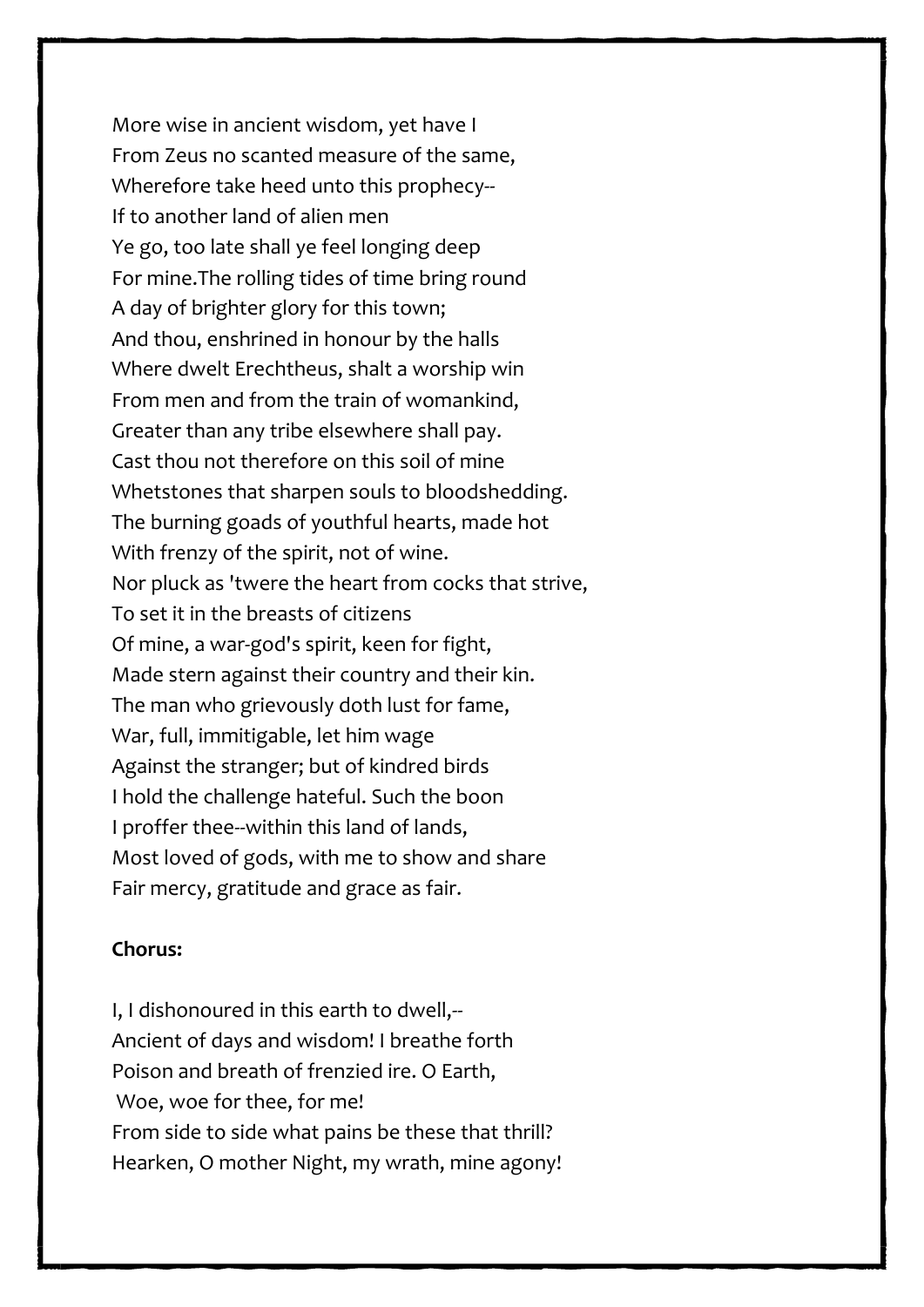Whom from mine ancient rights the gods have thrust, And brought me to the dust-- Woe, woe is me!--with craft invincible.

#### **Athena:**

I will not weary of soft words to thee, That never mayst thou say, "Behold me spurned, An elder by a younger deity, And from this land rejected and forlorn, Unhonoured by the men who dwell therein". But, if Persuasion's grace be sacred to thee, Soft in the soothing accents of my tongue, Tarry, I pray thee; yet, if go thou wilt, Not rightfully wilt thou on this my town Sway down the scale that beareth wrath and teen Or wasting plague upon this folk. 'Tis thine, If so thou wilt, inheritress to be Of this my land, its utmost grace to win.

#### **Chorus:**

O queen, what refuge dost thou promise me?

#### **Athena:**

Refuge untouched by bale: take thou my boon.

#### **Chorus:**

What, if I take it, shall mine honour be?

#### **Athena:**

No house shall prosper without grace of thine.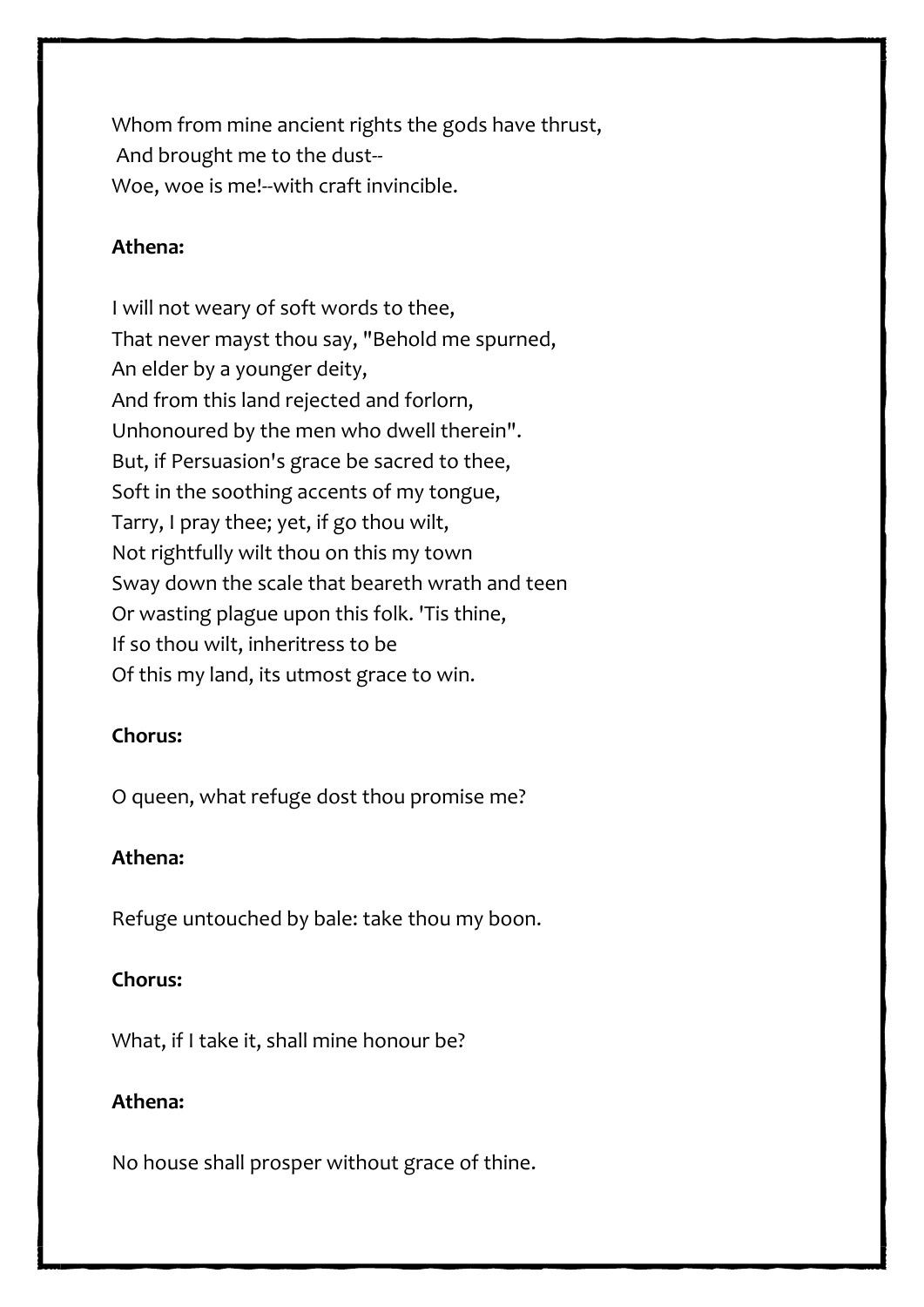#### **Chorus:**

Canst thou achieve and grant such power to me?

#### **Athena:**

Yea, for my hand shall bless thy worshippers.

#### **Chorus:**

And wilt thou pledge me this for time eterne?

#### **Athena:**

Yea: none can bid me pledge beyond my power.

#### **Chorus:**

Lo, I desist from wrath, appeased by thee.

#### **Athena:**

Then in the land's heart shalt thou win thee friends.

#### **Chorus:**

What chant dost bid me raise, to greet the land?

#### **Athena:**

Such as aspires towards a victory Unrued by any: chants from breast of earth, From wave, from sky; and let the wild winds' breath Pass with soft sunlight o'er the lap of land,--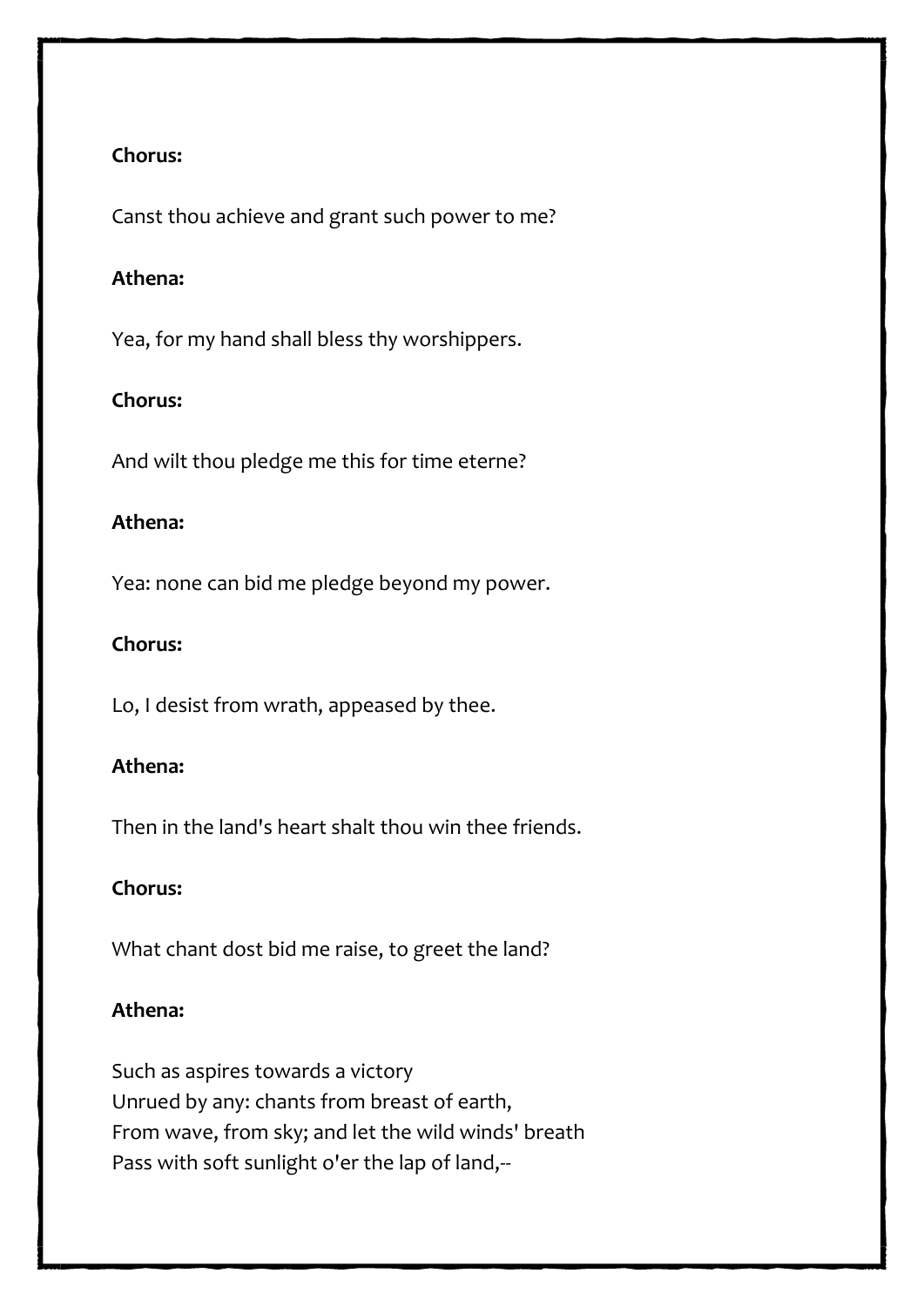Strong wax the fruits of earth, fair teem the kine, Unfailing, for my town's prosperity, And constant be the growth of mortal seed. But more and more root out the impious, For as a gardener fosters what he sows, So foster I this race, whom righteousness Doth fend from sorrow. Such the proffered boon. But I, if wars must be, and their loud clash And carnage, for my town, will ne'er endure That aught but victory shall crown her fame.

#### **Chorus:**

Lo, I accept it; at her very side Doth Pallas bid me dwell: I will not wrong the city of her pride, Which even Almighty Zeus and Ares hold Heaven's earthly citadel, Loved home of Grecian gods, the young, the old, The sanctuary divine, The shield of every shrine! For Athens I say forth a gracious prophecy,-- The glory of the sunlight and the skies Shall bid from earth arise Warm wavelets of new life and glad prosperity.

#### **Athena:**

Behold, with gracious heart well pleased I for my citizens do grant Fulfilment of this covenant: And here, their wrath at length appeased, These mighty deities shall stay, For theirs it is by right to sway The lot that rules our mortal day,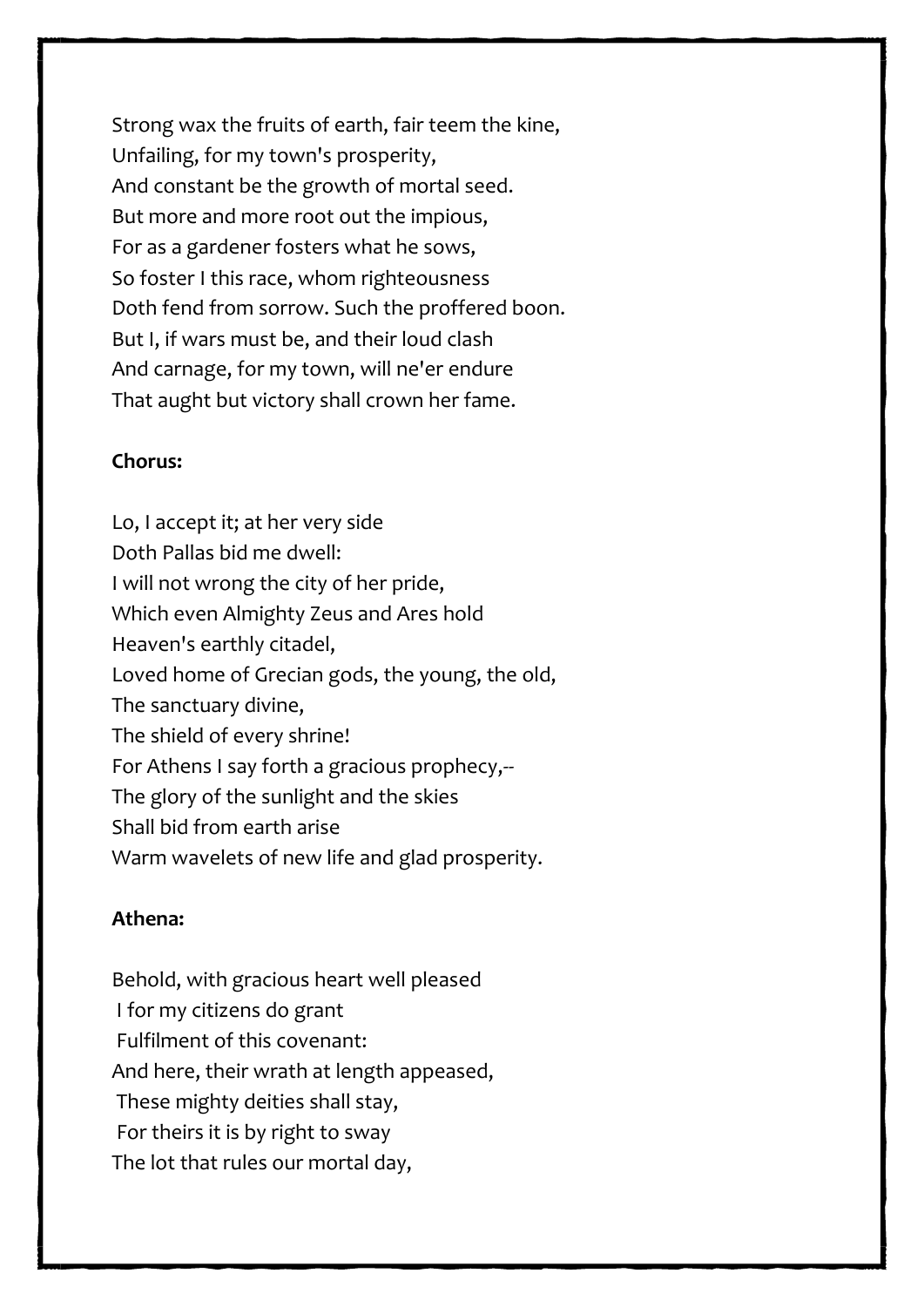And he who hath not inly felt Their stern decree, ere long on him, Not knowing why and whence, the grim Life-crushing blow is dealt. The father's sin upon the child Descends, and sin is silent death, And leads him on the downward path, By stealth beguiled, Unto the Furies: though his state On earth were high, and loud his boast, Victim of silent ire and hate He dwells among the Lost.

#### **Chorus:**

To my blessing now give ear.-- Scorching blight nor singèd air Never blast thine olives fair! Drouth, that wasteth bud and plant, Keep to thine own place.Avaunt, Famine fell, and come not hither Stealthily to waste and wither! Let the land, in season due, Twice her waxing fruits renew; Teem the kine in double measure; Rich in new god-given treasure; Here let men the powers adore For sudden gifts unhoped before!

#### **Athena:**

O hearken, warders of the wall That guards mine Athens, what a dower Is unto her ordained and given! For mighty is the Furies' power,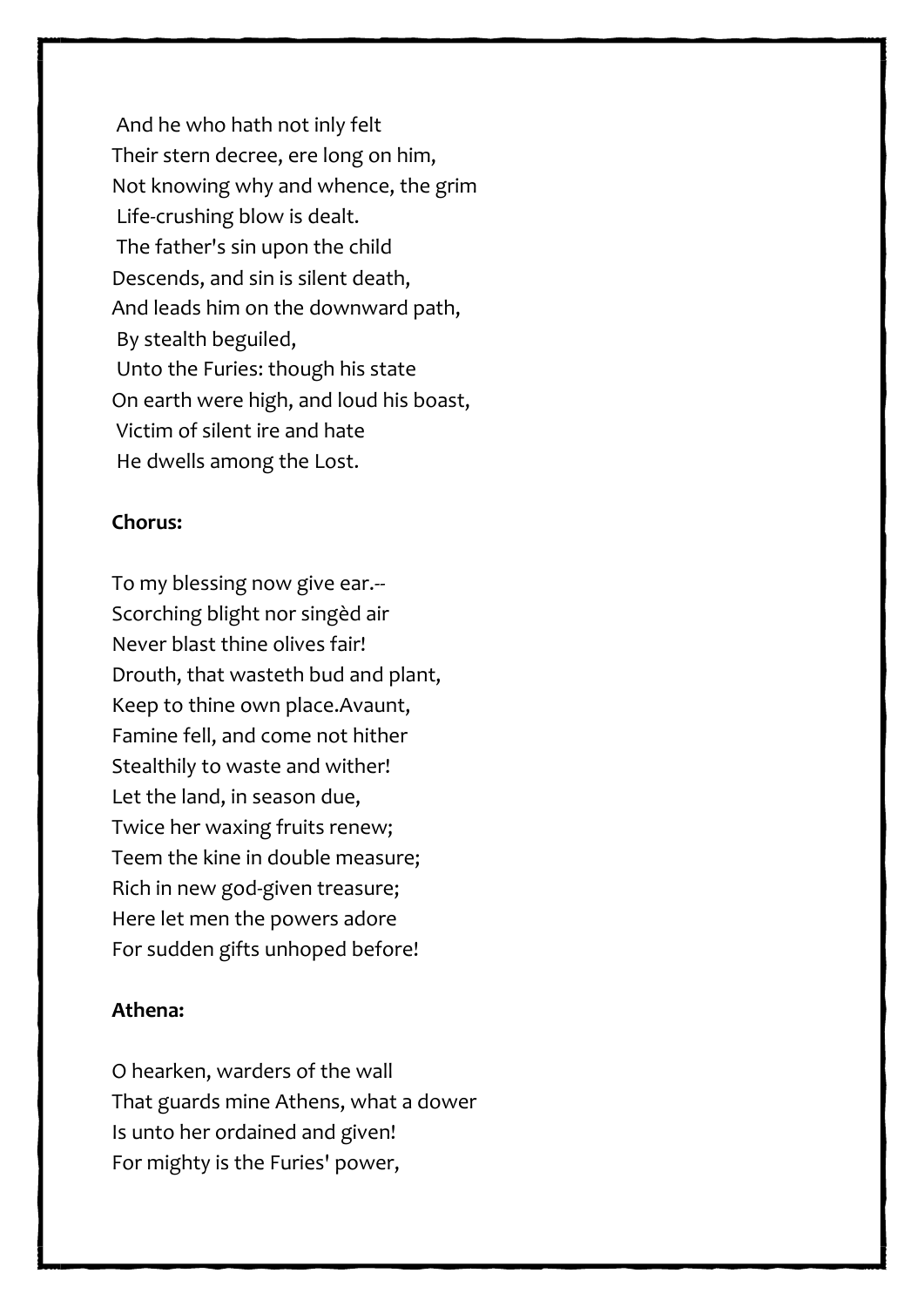And deep-revered in courts of heaven And realms of hell; and clear to all They weave thy doom, mortality! And some in joy and peace shall sing; But unto other some they bring Sad life and tear-dimmed eye.

#### **Chorus:**

And far away I ban thee and remove, Untimely death of youths too soon brought low! And to each maid, O gods, when time is come for love, Grant ye a warrior's heart, a wedded life to know. Ye too, O Fates, children of mother Night, Whose children too are we, O goddesses Of just award, of all by sacred right Queens who in time and in eternity Do rule, a present power for righteousness, Honoured beyond all Gods, hear ye and grant my cry!

#### **Athena:**

And I too, I with joy am fain, Hearing your voice this gift ordain Unto my land.High thanks be thine, Persuasion, who with eyes divine Into my tongue didst look thy strength, To bend and to appease at length Those who would not be comforted. Zeus, king of parley, doth prevail, And ye and I will strive nor fail, That good may stand in evil's stead, And lasting bliss for bale.

#### **Chorus:**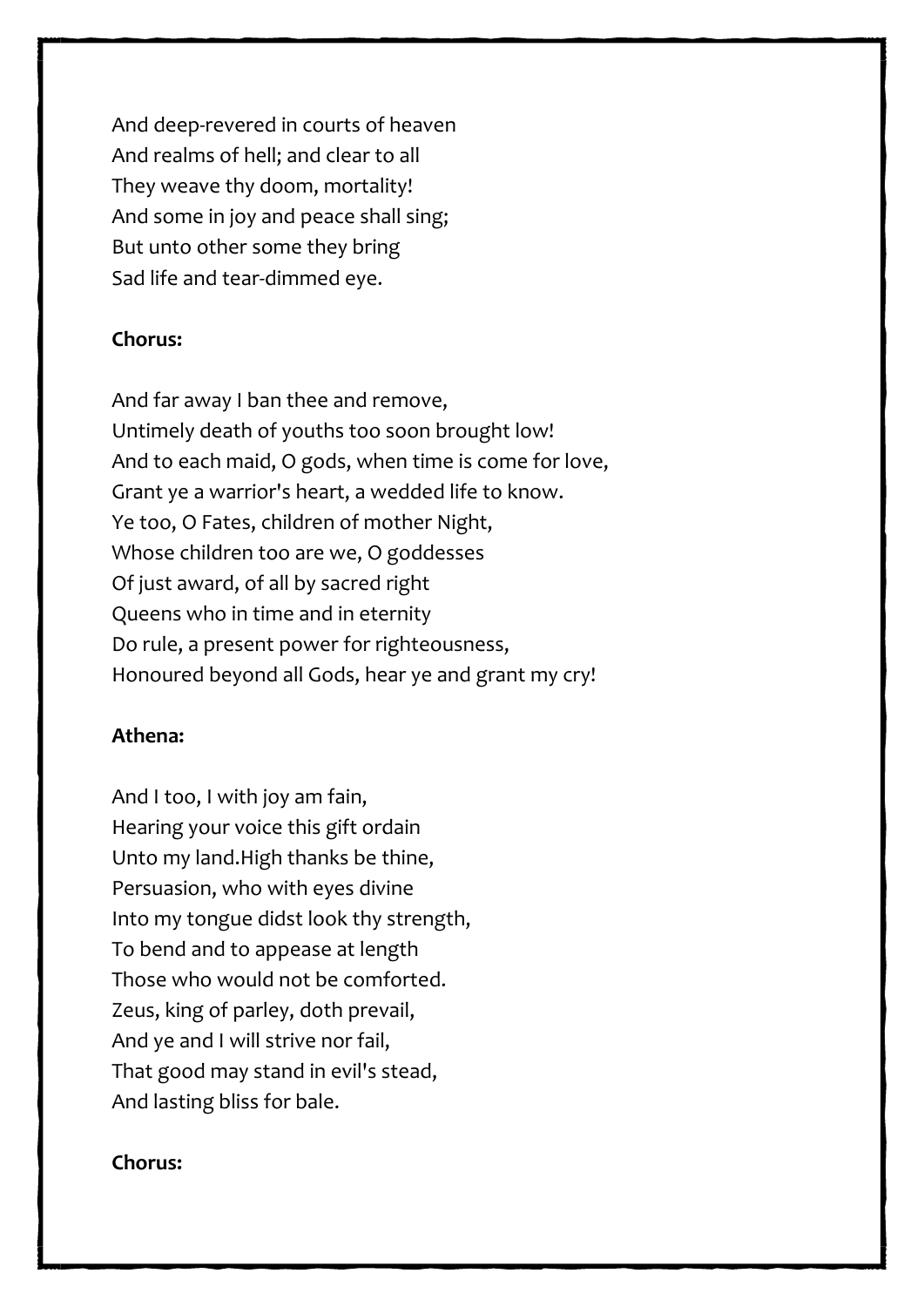And nevermore these walls within Shall echo fierce sedition's din Unslaked with blood and crime; The thirsty dust shall nevermore Suck up the darkly streaming gore Of civic broils, shed out in wrath And vengeance, crying death for death! But man with man and state with state Shall vow "The pledge of common hate And common friendship, that for man Hath oft made blessing out of ban, Be ours unto all time".

#### **Athena:**

Skill they, or not, the path to find Of favouring speech and presage kind? Yea, even from these, who, grim and stern, Glared anger upon you of old, O citizens, ye now shall earn A recompense right manifold. Deck them aright, extol them high, Be loyal to their loyalty, And ye shall make your town and land Sure, propped on Justice' saving hand, And Fame's eternity.

#### **Chorus:**

Hail ye, all hail! and yet again, all hail O Athens, happy in a weal secured! O ye who sit by Zeus' right hand, nor fail Of wisdom set among you and assured, Loved of the well-loved Goddess-Maid! the King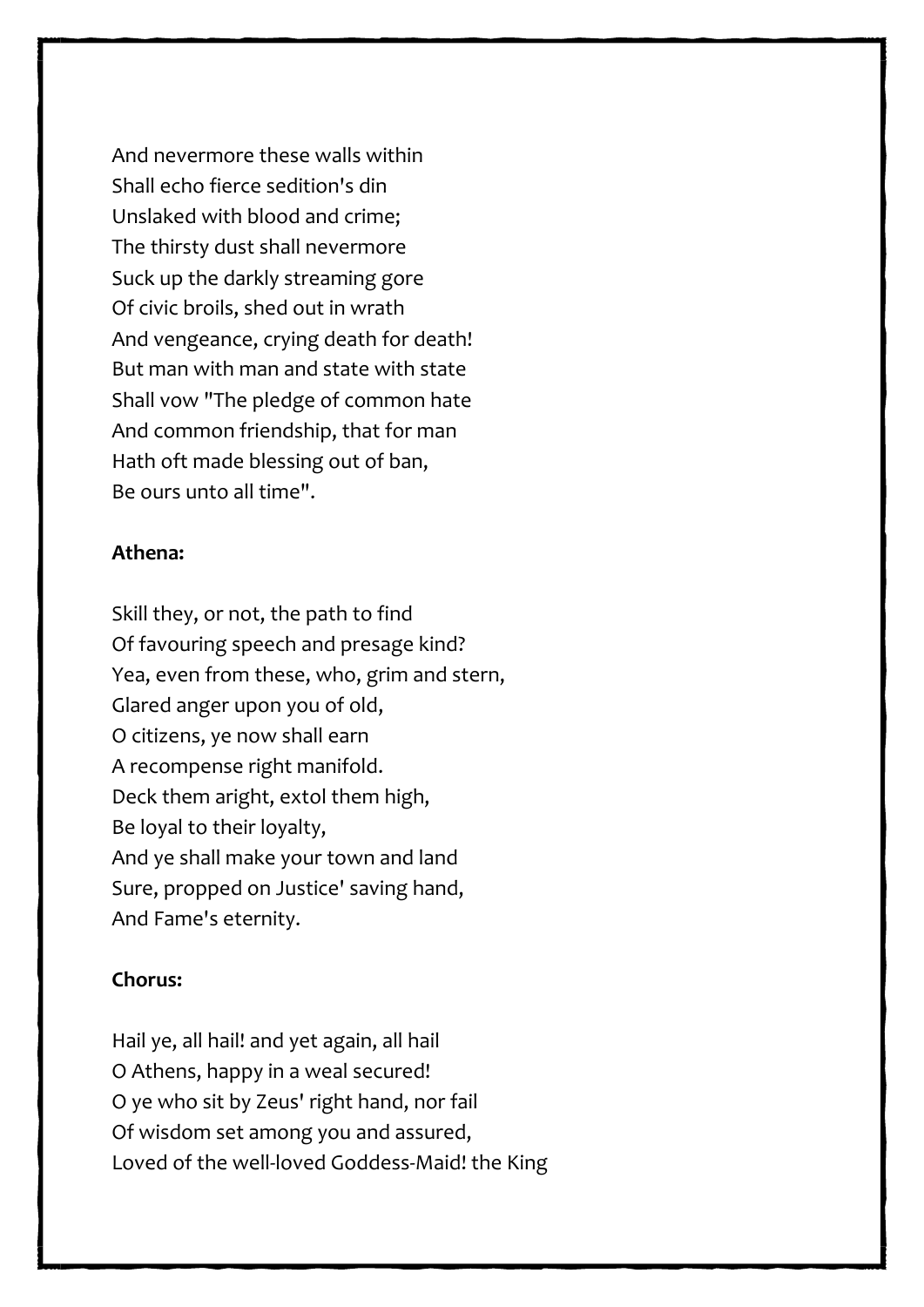Of gods doth reverence you, beneath her guarding wing.

#### **Athena:**

All hail unto each honoured guest! Whom to the chambers of your rest 'Tis mine to lead, and to provide The hallowed torch, the guard and guide. Pass down, the while these altars glow With sacred fire, to earth below And your appointed shrine. There dwelling, from the land restrain The force of fate, the breath of bane, But waft on us the gift and gain Of Victory divine! And ye, the men of Cranaos' seed, I bid you now with reverence lead These alien Powers that thus are made Athenian evermore. To you Fair be their will henceforth, to do Whate'er may bless and aid!

#### **Chorus:**

Hail to you all! hail yet again, All who love Athens, Gods and men, Adoring her as Pallas' home! And while ye reverence what ye grant-- My sacred shrine and hidden haunt-- Blameless and blissful be your doom!

#### **Athena:**

Once more I praise the promise of your vows, And now I bid the golden torches' glow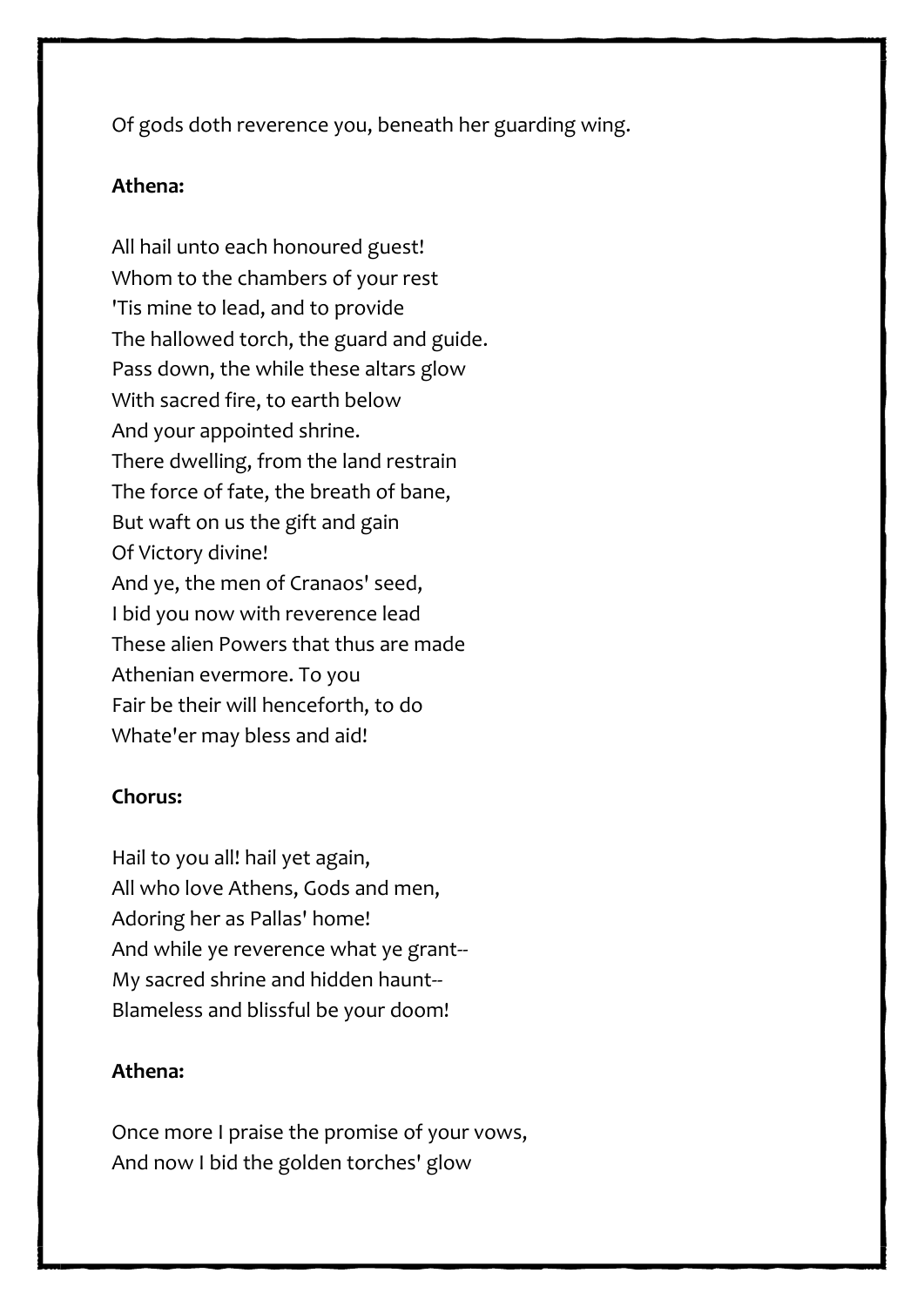Pass down before you to the hidden depth Of earth, by mine own sacred servants borne, Mv loyal guards of statue and of shrine. Come forth, O flower of Theseus' Attic land, O glorious band of children and of wives, And ye, O train of matrons crowned with eld! Deck you with festal robes of scarlet dye In honour of this day: O gleaming torch, Lead onward, that these gracious powers of earth Henceforth be seen to bless the life of men.

*Athena leads the procession downwards into the Cave of the Furies, under Areopagus: as they go, the escort of women and children chant aloud.*

#### **Chant:**

With loyalty we lead you; proudly go, Night's childless children, to your home below! ("O citizens, awhile from words forbear!") To darkness' deep primeval lair, Far in Earth's bosom, downward fare, Adored with prayer and sacrifice. ("O citizens, forbear your cries!") Pass hitherward, ye powers of Dread, With all your former wrath allayed, Into the heart of this loved land; With joy unto your temple wend, The while upon your steps attend The flames that fed upon the brand-- ("Now, now ring out your chant, your joy's acclaim!") Behind them, as they downward fare, Let holy hands libations bear, And torches' sacred flame. All-seeing Zeus and Fate come down To battle fair for Pallas' town!